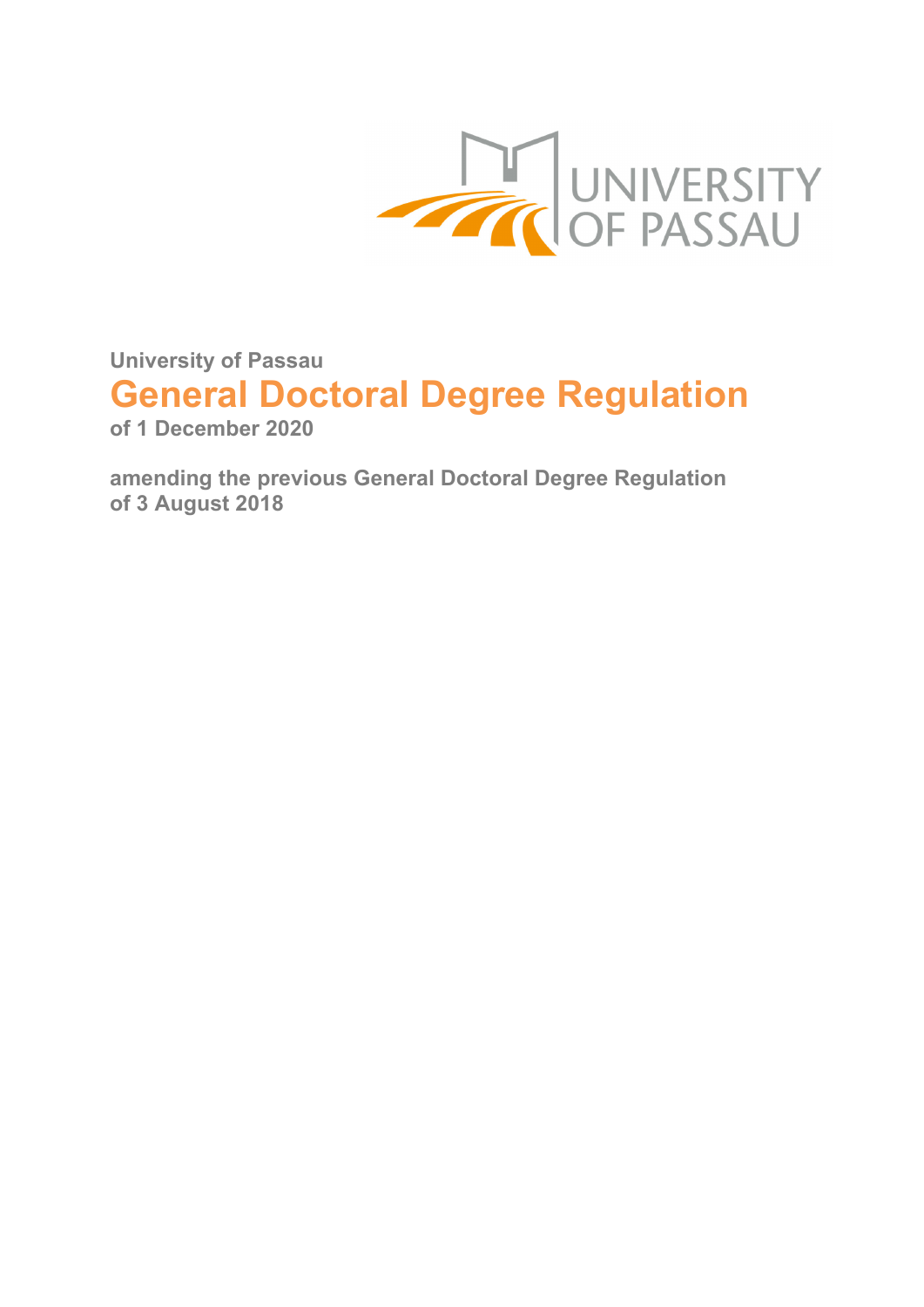#### **Please note:**

**Only the German text, as published in the official law gazette, is legally binding. This English version is only intended to aid your understanding and does not have legal force. In the event of discrepancies between the English and German wording, the German wording shall prevail.** 

## **General Doctoral Degree Regulation of the University of Passau of 1 December 2020**

## **amending the previous General Doctoral Degree Regulation of 3 August 2018**

On the basis of Art. 13(1) sentence 2 in conjunction with Art. 64(1) sentence 5 of *Bayerisches Hochschulgesetz* (BayHSchG; the Bavarian higher education act), the University of Passau lays down the following by-laws:

## **Table of Contents**

§ 1 Scope

#### § 2 Doctoral awards and honorary doctorates

§ 3 Stages of the doctoral procedure

#### § 4 Persons eligible to participate in the doctoral procedure

§ 5 Board of Examiners for Doctoral Awards; Doctoral Awards Assembly; Doctoral Examining Committee

§ 6 General requirements for admission as a doctoral student

- § 7 Supervision
- § 8 Admission as a doctoral student
- § 9 Admission to the doctoral examination; thesis submission
- § 10 Thesis requirements
- § 11 Evaluation of the thesis
- § 12 Viva voce examination (oral examination)
- § 13 Overall grade for the doctoral award
- § 14 Award of the doctoral degree and doctoral certificate
- § 15 Special examination arrangements and deadlines
- § 16 Deceit, revocation and withdrawal of the doctoral degree
- § 17 Doctoral award in cooperation with foreign higher education institutions
- § 18 Effective date and transitional provision

## **§ 1 Scope**

1This general doctoral degree regulation applies to all procedures at the University of Passau for the award, revocation and withdrawal of doctoral degrees and is supplemented by the subject-specific doctoral degree regulations of the individual faculties. 2Where a provision of any subject-specific doctoral degree regulation is inconsistent with these by-laws, the rules set forth in the present by-laws shall take precedence over the provisions of the subject-specific doctoral degree regulation.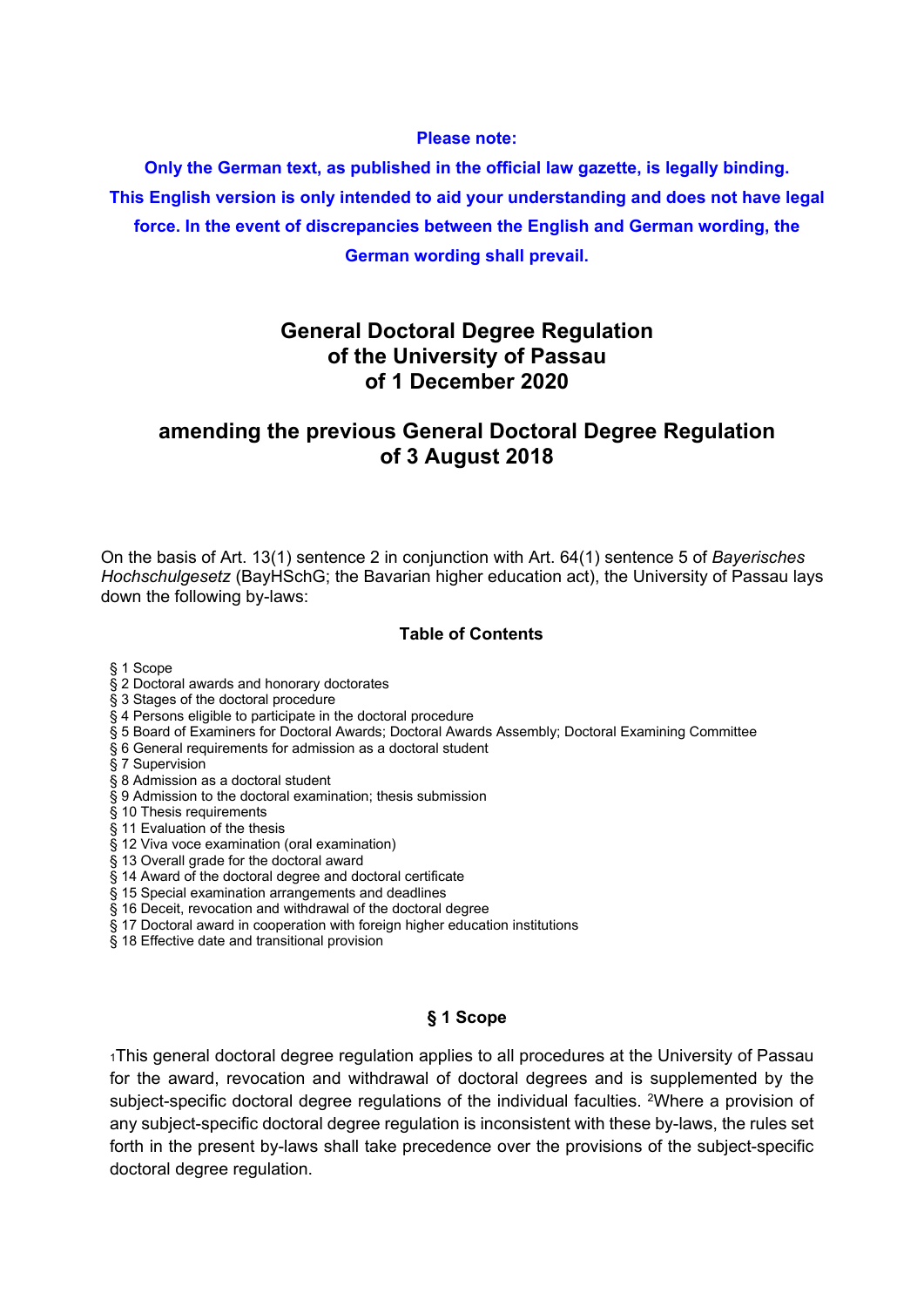–3–

Only the German text, as published in the official law gazette, is legally binding. This English version is only intended to aid your understanding and does not have legal force. In the event of discrepancies between the English and German wording, the German wording shall prevail.

## **§ 2 Doctoral awards and honorary doctorates**

 $(1)$  1Doctoral awards serve as proof of the ability to perform in-depth academic research in a specific subject area represented by a professor at the University of Passau and gained on the basis of an independent research paper (thesis) and a viva voce examination (oral examination); the subject-specific doctoral degree regulation may set forth provisions for the individual subject areas. 2The following doctoral degrees are awarded after successful completion of the due doctoral procedure at the University of Passau by way of a regular doctoral award:

- a) At the Faculty of Law: Doctor of laws – doctor juris (Dr. iur.)
- b) At the Faculty of Business, Economics and Information Systems: Doctor of economics – Dr. rer. pol.
- c) At the Faculty of Arts and Humanities:
	- Doctor of philosophy Dr. phil.
	- Doctor of political science/governance and public policy Dr. rer. pol.
	- Doctor of social sciences Dr. rer. soc.
	- Doctor of cultural sciences Dr. rer. cult.
- d) At the Faculty of Computer Science and Mathematics:
	- Doctor of science Dr. rer. nat.
	- Doctor of engineering Dr.-Ing.
	- Doctor of philosophy in natural sciences Dr. phil. nat.

(2) 1The faculty may award a doctoral degree in recognition of outstanding academic achievement in one of the subject areas offered by this faculty.  $2$ The doctoral degrees mentioned in subsection 1 sentence 2 are awarded as honorary doctoral degrees with the addendum 'honoris causa' ('h.c.').

(3) 1In German, women may style themselves *'Doktorin'*, i.e. the feminine form of the academic degree awarded in accordance with this regulation. 2On request, the academic degrees are awarded in their feminine forms.

## **§ 3 Stages of the doctoral procedure**

The doctoral procedure can be divided into the following stages:

- 1) Verification of qualifications and admission as a doctoral student
- 2) Admission to the doctoral examination and thesis submission
- 3) Viva voce examination
- 4) Publication of the thesis and award of the doctoral degree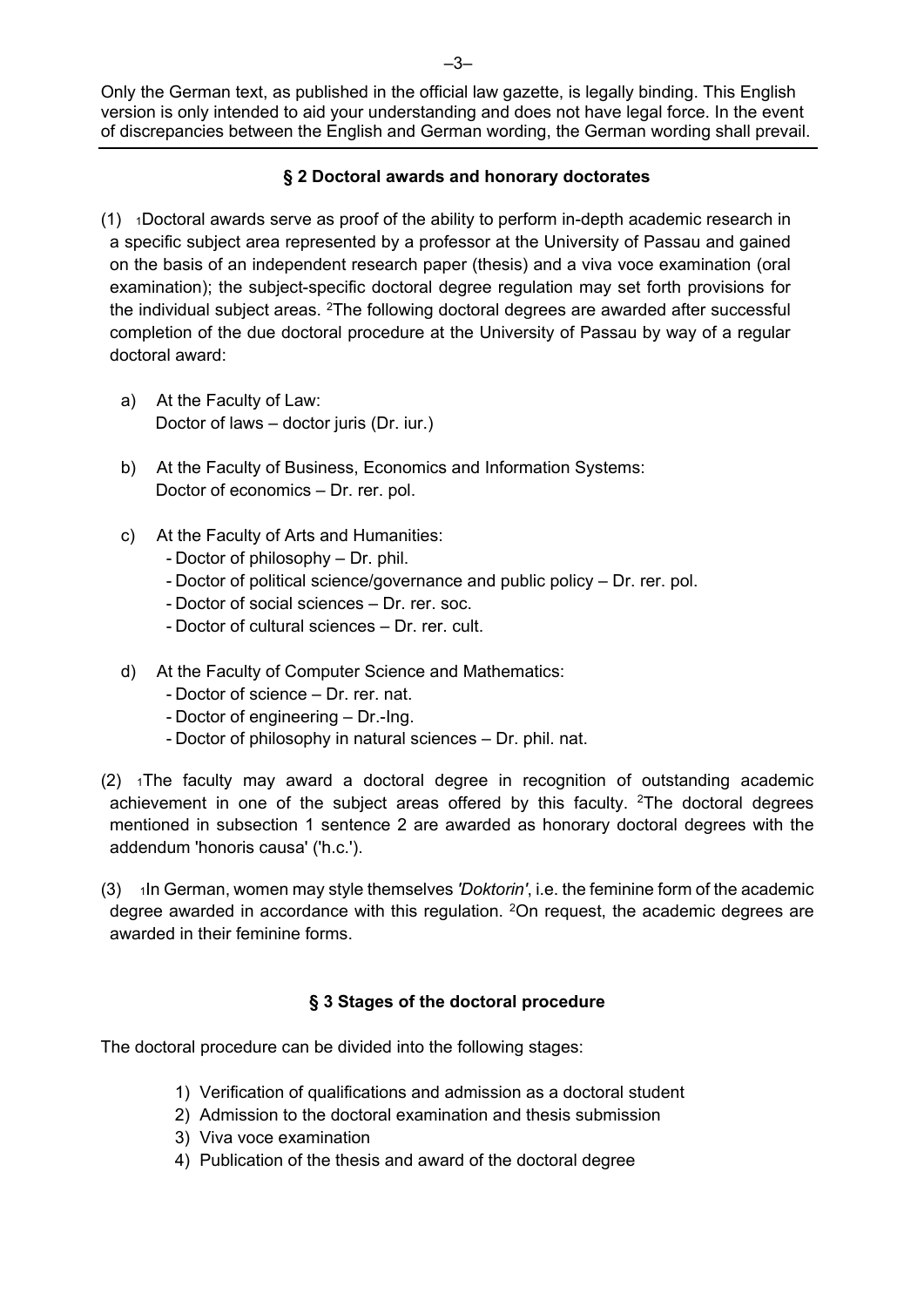## **§ 4 Persons eligible to participate in the doctoral procedure**

1Any of the persons listed below, provided they are members of the University of Passau or any other university, university of applied sciences or art academy, including higher education institutions abroad, are eligible to serve as supervisors, referees and examiners:

- 1) professors within the meaning of the *Bayerisches Hochschulpersonalgesetz* (Bavarian higher education employment act; BayHSchPG)
- 2) honourably discharged or retired professors
- 3) *Privatdozenten/Privatdozentinnen*
- 4) *Juniorprofessoren/Juniorprofessorinnen*
- 2 In individual cases, the Board of Examiners for Doctoral Awards may resolve to allow other persons who are authorised to conduct examinations under the *Hochschulprüferverordnung*  (higher education examiners ordinance) to take part in the doctoral procedure, particularly if they are heads of junior research groups and hold a doctoral degree. 3At least one supervisor, at least one referee and at least one examiner of the Doctoral Examining Committee for Doctoral Awards must belong to the lead faculty of the University of Passau. 4The subjectspecific doctoral degree regulation may specify additional groups of people as eligible to participate in the doctoral procedure.

## **§ 5 Board of Examiners for Doctoral Awards; Doctoral Awards Assembly; Doctoral Examining Committee**

- (1) 1Unless the present regulation provides otherwise, the Board of Examiners for Doctoral Awards of the relevant faculty is responsible for all tasks related to the organisation of the doctoral procedure. 2The chairperson of the Board of Examiners for Doctoral Awards is responsible for the day-to-day administrative tasks that are of no fundamental import. 3The Board of Examiners for Doctoral Awards may delegate tasks to the chairperson of the Doctoral Awards Committee or to other officers.
- $(2)$  1The Board of Examiners for Doctoral Awards is appointed by the Faculty Council for a twoyear term; repeat appointments are permissible. 2It comprises no fewer than three and no more than eight people who are members of the University of Passau. The majority of members must be professors and all members must hold a doctoral degree. 3The members of the Board of Examiners for Doctoral Awards co-opt the chairperson and a deputy chairperson from the professoriate.
- (3) The Doctoral Awards Assembly of the relevant faculty consists of all the faculty's eligible persons and the referees and is chaired by the chairperson of the Board of Examiners for Doctoral Awards.
- (4)  $1$ The Doctoral Examining Committee conducts the viva voce examination. <sup>2</sup>The members and the chairperson of the Doctoral Examining Committee are appointed from among the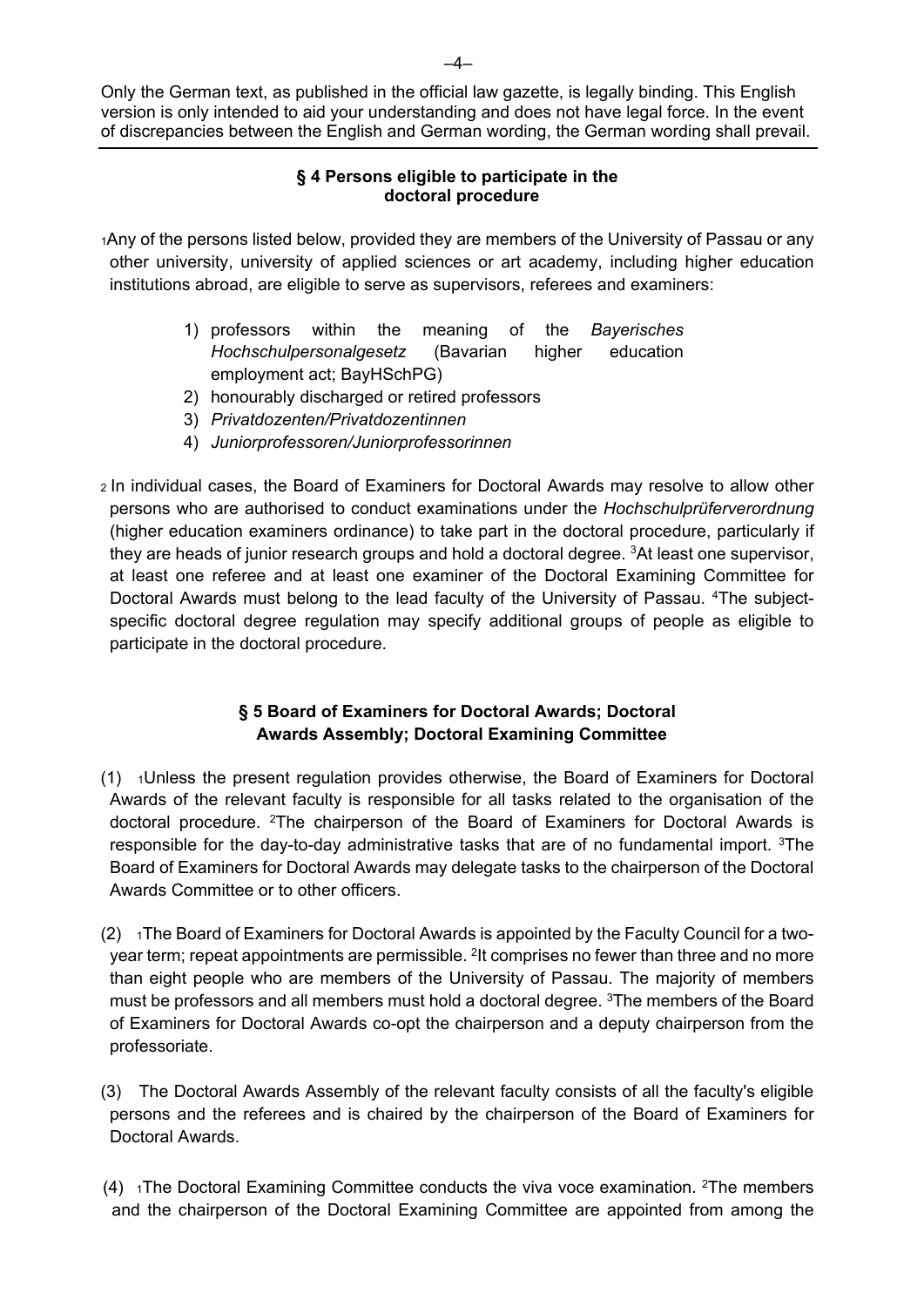eligible persons once the supervisors have been heard by the Board of Examiners for Doctoral Awards. 3The doctoral student is informed in writing and without undue delay of the composition of the Doctoral Examining Committee, i.e. no later than two weeks ahead of the viva voce examination. 4The doctoral student must be informed without undue delay of any subsequent changes in the composition of the Doctoral Examining Committee.

- (5) The subject-specific doctoral degree regulation may require a different composition of the Board of Examiners for Doctoral Awards, the Doctoral Awards Assembly and the Doctoral Examining Committee.
- (6) Unfavourable administrative acts of the Board of Examiners for Doctoral Awards, the Doctoral Awards Assembly, the Doctoral Examining Committee or the chairperson of any of these bodies must be made in writing; they must state the reasons for the pertinent decision and provide information on the right to appeal.

## **§ 6 General requirements for admission as a doctoral student**

- (1) 1Admission as a doctoral student is subject to completion of a relevant academic degree pursuant to Art. 64(1) sentence 2 BayHSchG. 2Degrees awarded by foreign higher education institutions should be recognised if, at the level required in each case, the competences conveyed by the degree programme do not differ fundamentally from the competences conveyed by the degree programmes referred to in Art.  $64(1)$  sentence 2 BayHSchG. <sup>3</sup>The equivalence agreements approved by the *Kultusministerkonferenz* (Standing Conference of the Ministers of Education and Cultural Affairs) and the *Hochschulrektorenkonferenz* (German Rectors' Conference) must be taken into account. 4In cases of doubt, the *Zentralstelle für ausländisches Bildungswesen* (Central Office for Foreign Education) should be heard. 5The subject-specific doctoral degree regulation may provide that graduates of other related or unrelated degree programmes may be admitted, subject to specific requirements.
- (2) The applicant must not already hold the sought doctoral degree, completion of this degree must not have been finally rejected—unless the present regulation permits the renewed award of the doctoral degree—and the doctoral procedure for acquiring the sought doctoral degree must not have previously been performed at another higher education institution.
- (3) In general, the applicant is obliged to provide proof that supervision at the relevant faculty has been confirmed by presenting a supervision agreement that conforms with the specimen provided in Schedule I.
- (4) Additional admission requirements may be defined in the subject-specific doctoral degree regulation.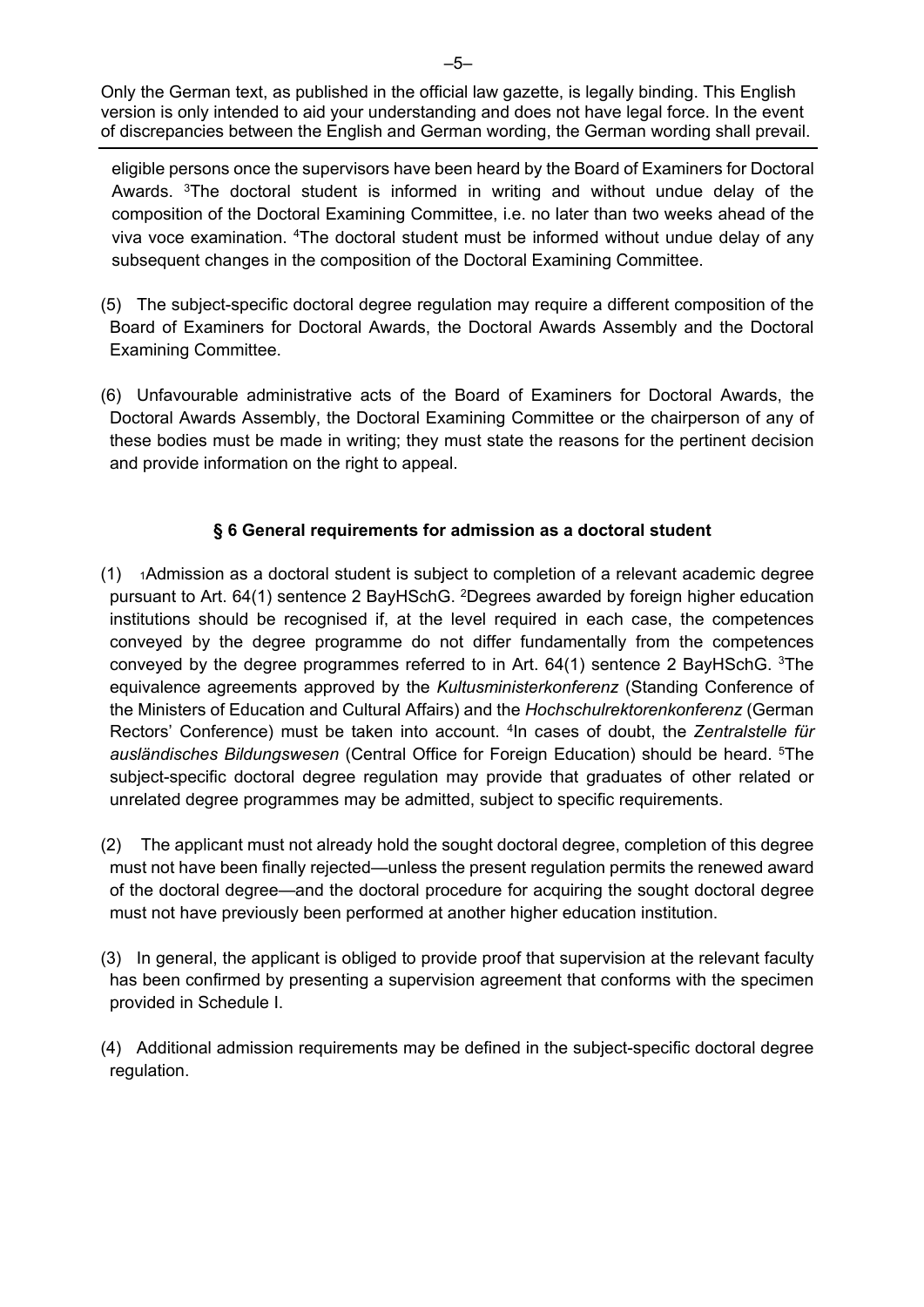#### **§ 7 Supervision**

1The applicant must sign a supervision agreement with an eligible person prior to filing an application for admission as a doctoral student (Schedule I). <sup>2</sup>The supervision agreement should be signed prior to starting out on the doctoral endeavour and no less than two semesters before admission to the doctoral examination. <sup>3</sup>When the Board of Examiners for Doctoral Awards admits the doctoral student it usually appoints this eligible person as supervisor. <sup>4</sup>Where no supervision agreement has been signed yet, the faculty will use its best efforts to find an eligible person who is willing to enter into a supervision agreement. <sup>5</sup>If multiple supervisors are to be involved, the chairperson of the Board of Examiners for Doctoral Awards will appoint a lead supervisor on the basis of the applicant's proposal. <sup>6</sup>The supervisor determines the topic for the thesis with the doctoral student and facilitates the doctoral endeavour.

## **§ 8 Admission as a doctoral student**

- (1) The written application for admission to doctoral study must be submitted to the chairperson of the faculty's Board of Examiners for Doctoral Awards.
- $(2)$  1The application must be accompanied by:
	- 1) proof of compliance with the admission requirements;
	- 2) a declaration specifying the doctoral degree sought and stating that this doctoral degree or any equivalent doctoral degree has not previously been obtained or that the pursuit of this degree has not previously been finally denied, unless the application is for resitting the doctoral examination as provided for by this regulation;
	- 3) a specification of the subject in which the doctoral degree is to be awarded;
	- 4) a supervision agreement pursuant to Schedule I;
	- 5) a curriculum vitae in German and English with an account of the student's academic development;
	- 6) in duly justified cases, proof of German and English language skills;
	- 7) the details required in accordance with Art. 64(3) BayHSchG.
- 2 The chairperson of the Board of Examiners for Doctoral Awards may decide whether proof can be provided in another form if the applicant is unable to present proof in the stipulated form.
- $(3)$  1Once the admission requirements have been met, the applicant is admitted as a doctoral student by the Board of Examiners for Doctoral Awards. <sup>2</sup>The application is rejected if admission requirements are not met or the requisite proof has not been provided; in exceptional cases, no proof of the supervision agreement needs to be provided or the deadline may be extended to allow submission within a reasonable grace period.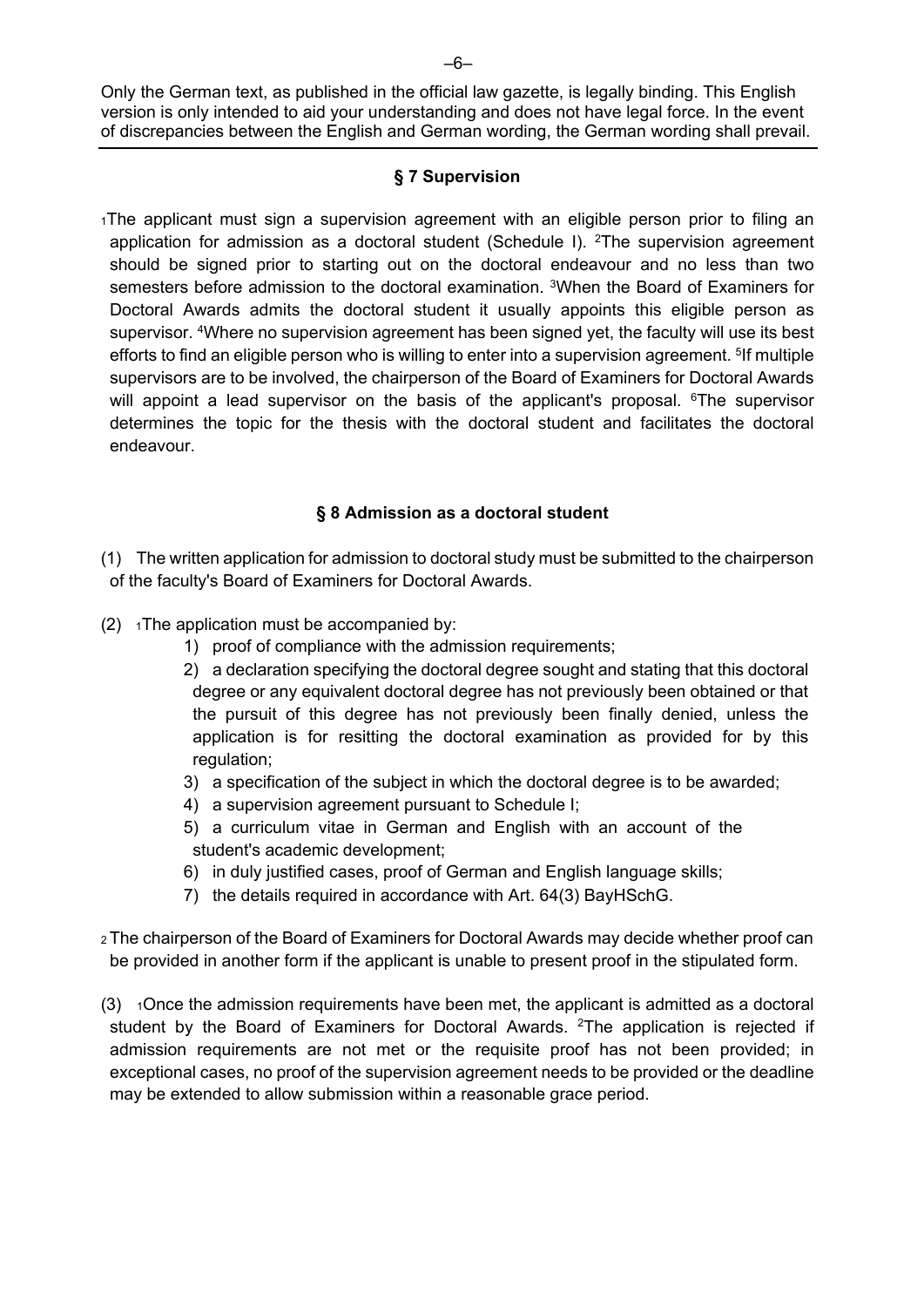- (4) 1Generally, the Board of Examiners for Doctoral Awards takes a decision on the application within three months. <sup>2</sup>The decision to admit an applicant as a doctoral student is issued in writing. 3In accordance with Art. 36(1) *Bayerisches Verwaltungsverfahrensgesetz* (Bavarian administrative procedures act; BayVwVfG), the notice of decision may include ancillary conditions. 4Enrolment at the University for the purpose of doctoral study is optional.
- (5) Admission must be revoked if admission requirements are found not to have been met from the onset or cease to be satisfied after admission.

## **§ 9 Admission to the doctoral examination; thesis submission**

- (1) The application for admission to the doctoral examination must be made in writing to the chairperson of the Board of Examiners for Doctoral Awards. 2The application must be accompanied by:
	- 1) the official notice of decision *(Bescheid)* on admission as a doctoral student;
	- 2) where required, proof of compliance with the ancillary conditions set forth
	- in the admission notice;
	- 3) three (in the case of the Faculty of Computer Science and Mathematics: five) typed or printed bound copies of the thesis and an electronic copy generally, or in individual cases specifically, required by the chairperson of the Board of Examiners;
	- 4) where required, a declaration on the form of the oral examination;
	- 5) where required, proof of enrolment as a doctoral student (confirmation of academic progress);
	- 6) the following written declarations:
		- an affidavit stating that the thesis was written independently and without any undue help from others and that all the materials and sources used and passages quoted verbatim or paraphrased from other works have been clearly identified as such (Schedule II);
		- an assurance to the effect that this same thesis or a similar version has not previously been submitted to this or another faculty for the purpose of obtaining an academic degree (Schedule III);
		- an assurance to the effect that the doctoral student has not previously obtained the sought doctoral degree or an equivalent doctoral degree and that completion of this degree has not been finally rejected;
		- where required, any further declarations stipulated in the subject-specific doctoral degree regulation;
	- 7) In the case of the Faculty of Arts and Humanities and the Faculty of Computer Science and Mathematics, a comprehensive list of the doctoral student's publications related to the thesis must be presented to the faculty; further specifications are provided by the Board of Examiners for Doctoral Awards.

 $(2)$  1 Generally, the chairperson of the Board of Examiners for Doctoral Awards issues a written decision on the admission to the doctoral examination within three months.  $2\text{The application is}$ rejected if the applicant fails to submit all the documents listed in subsection 1 or the requirements for admission as a doctoral student are found not to have been met right from the start or they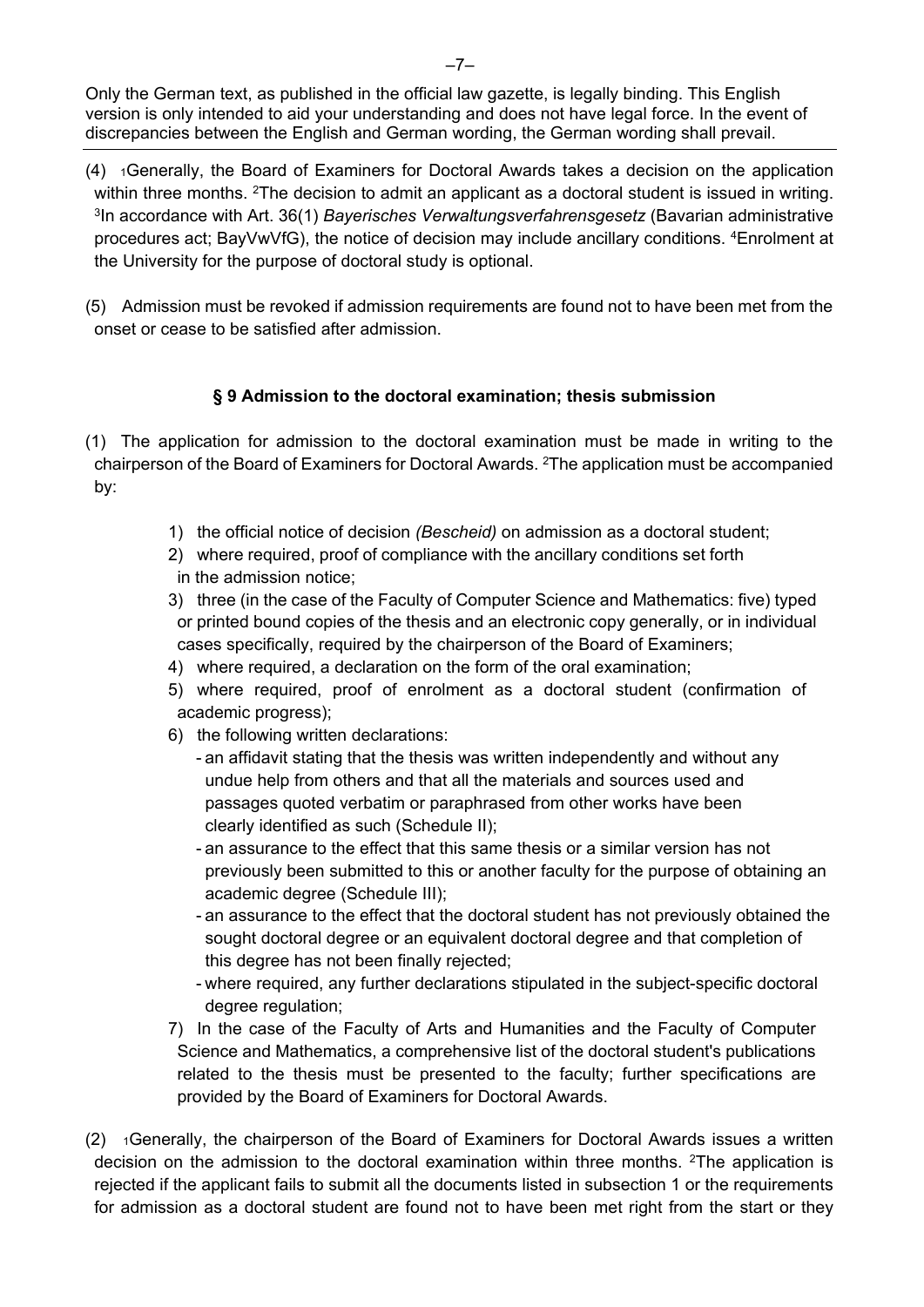cease to be satisfied after acceptance of the application.

- $(3)$  1The doctoral student may withdraw his or her application for admission to the doctoral examination as long as no referee's report has been completed for the submitted thesis. <sup>2</sup>In this event, the examination procedure shall be deemed not to have been initiated.
- $(4)$  1Where an application for admission to the doctoral examination and a completed thesis is submitted by a person not previously admitted as a doctoral student and not supervised by an eligible person, an application for admission as a doctoral student must be submitted as well. <sup>2</sup>In such a case, no supervision agreement need be signed.

## **§ 10 Thesis requirements**

- (1) The thesis serves as a demonstration of the doctoral student's ability to generate findings, through independent research, that advance the subject area in which it was written.
- $(2)$  1As a general rule, the thesis must be written in German or English. 2The Board of Examiners for Doctoral Awards may allow a thesis to be written in other languages; if approved, a summary in German must be submitted, the length of which shall be determined by the Board of Examiners for Doctoral Awards. 3The German summary is not subject to the prohibition of seeking help from others.
- (3) Further specifications, also with regard to the publication of the thesis, are provided by the subject-specific doctoral degree regulation.

## **§ 11 Evaluation of the thesis**

- (1) 1Once the doctoral student has been admitted to the doctoral examination, the Board of Examiners for Doctoral Awards appoints two referees (in the case of the Faculty of Computer Science and Mathematics: two or three referees) from among the eligible persons for the purpose of evaluating the thesis. 2As a rule, the lead supervisor is appointed as one of the referees. 3Where the topic of the thesis touches on the specific subject of another faculty, a member from this faculty may be appointed as an additional referee if eligible. 4The subject-specific doctoral degree regulation may provide further specifications with regard to referees.
- (2) 1Each referee presents the Board of Examiners for Doctoral Awards with a written report on the thesis within a period of four months from his or her appointment. 2The referees check whether the submitted paper meets the requirements of a thesis. <sup>3</sup>The referee's report proposes a grade and a Latin honour. <sup>4</sup>Any change requests for the printed copy of the thesis must be included in the referee's report.
- $(3)$  1The faculty's eligible persons make the thesis and the referees' reports as well as the grade proposed by the referees publicly available for consultation over a period of no less than two weeks but no more than four weeks; the doctoral candidate may also access the referees' reports during this time. 2The manner in which and the period over which the above are made publicly available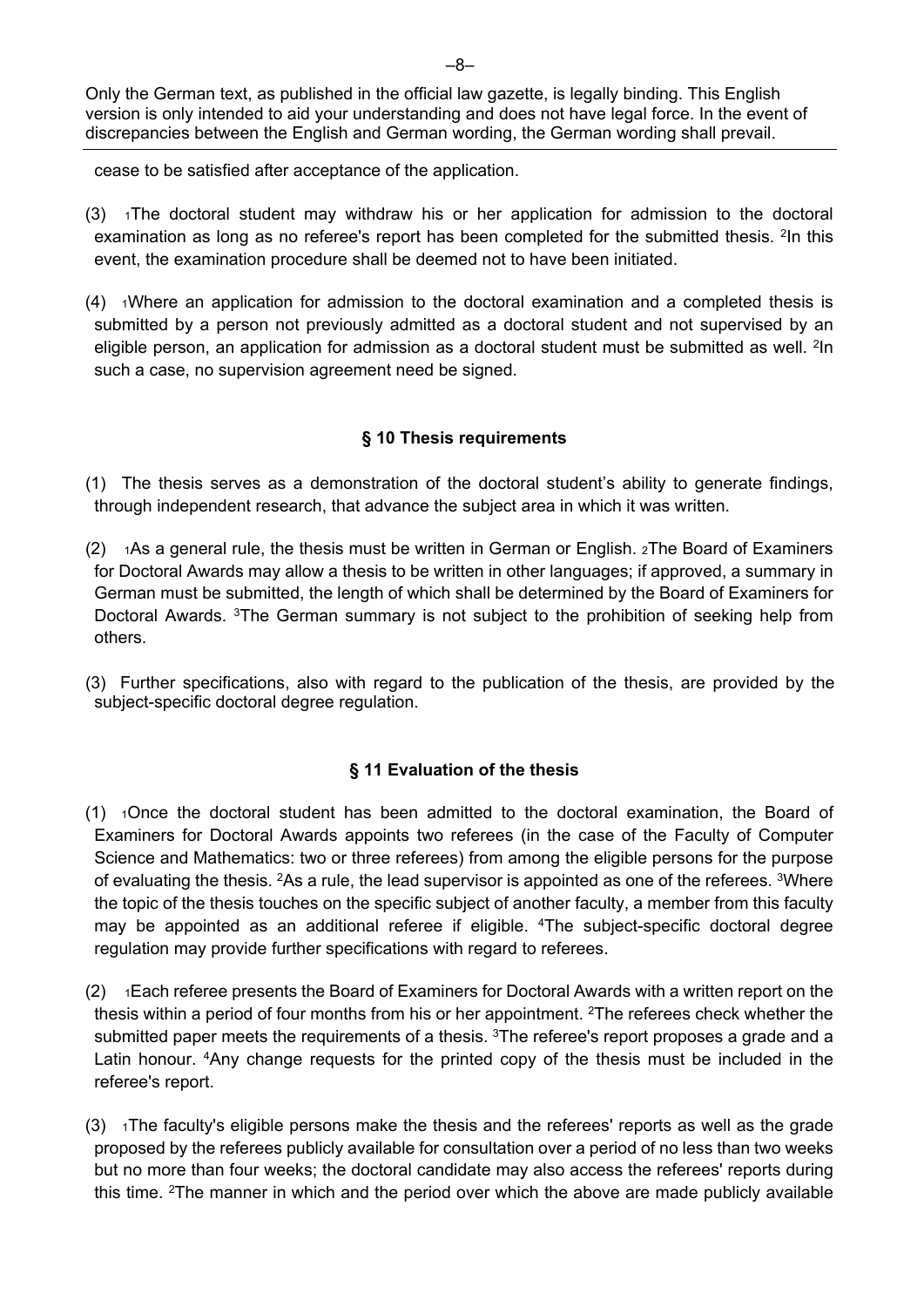for consultation is generally determined by the Faculty Council and, in specific cases, by the Board of Examiners for Doctoral Awards; they may be made publicly available for consultation electronically. 3The Board of Examiners for Doctoral Awards notifies all eligible persons in writing or electronically about such public availability for consultation and the time period of availability, the topic of the thesis, the name of the doctoral student and the proposal made by the referees no later than one week prior to commencement of public availability for public consultation. 3The doctoral student is likewise informed in writing or electronically about such public availability for consultation and the marks proposed in the reports of the referees.

- $(4)$   $\rightarrow$  1Where the referees unanimously recommend acceptance or rejection of the thesis, the thesis will be deemed accepted or rejected. <sup>2</sup>Where the referees fail to agree on a recommendation to accept or reject the thesis, it will be for the General Assembly to decide; the Doctoral Awards Assembly has the choice of appointing an additional referee. <sup>3</sup>Where the evaluations differ by less than two marks, the mark for the thesis is calculated from the arithmetic mean of the individual evaluations, to one decimal point. 4Where the evaluations differ by two or more marks, the Board of Examiners for Doctoral Awards shall determine the mark to be awarded the thesis from among the marks proposed by the referees once a further referee has been appointed in the case described in sentence 1 above; in the case described in sentence 2 above, this decision shall be incumbent on the Doctoral Awards Assembly.
- $(5)$   $\rightarrow$  1Where an eligible person from the faculty raises an objection within the period of public availability for consultation, the Doctoral Awards Assembly will be convened. 2The Doctoral Awards Assembly may deny the objection on the basis of the referees' reports and decide itself on whether the mark and Latin honour the thesis was awarded should be accepted or rejected. 3Before taking a decision, the General Assembly shall have the choice of appointing external referees.
- (6) 1Where the Doctoral Awards Assembly or the Board of Examiners for Doctoral Awards initially rejects the thesis, the doctoral student shall have the opportunity to revise his or her paper and resubmit it for review by the referees.  $2As$  a rule, the thesis is then reviewed by the previously appointed referees following the same procedure as for the first review by the referees. <sup>3</sup>Where no paper is submitted within the deadline, the thesis will be deemed rejected a second time.
- $(7)$   $\rightarrow$  Mhere the thesis is rejected a second time or is deemed to have been rejected a second time, it will be finally rejected, and the doctoral procedure shall be terminated. 2The thesis as well as the referees' reports shall then be retained and filed away by the faculty. <sup>3</sup>The doctoral student may request admission to the doctoral examination once again, subject to submission of a thesis with a new topic.

## **§ 12 Viva voce examination (oral examination)**

 $(1)$  1Where the thesis is accepted, the Doctoral Examining Committee shall conduct the viva voce examination. <sup>2</sup>Further specifications are provided by the subject-specific doctoral degree regulation. <sup>3</sup>The assessment and grading of the viva voce examination is not public. <sup>4</sup>In the event of disruptions or in other special cases, the chairperson of the Doctoral Examining Committee may exclude individual persons or the general public.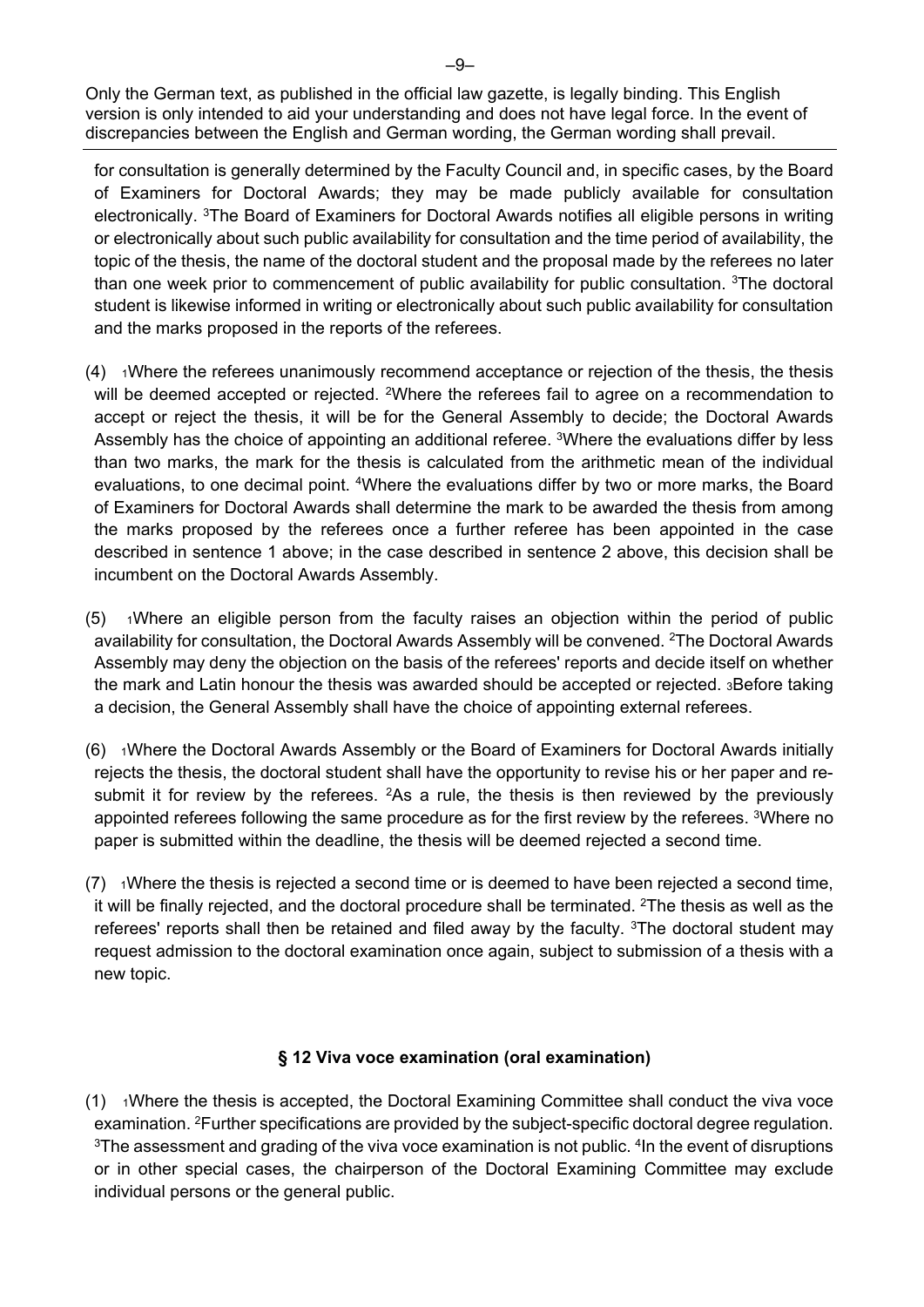- $(2)$  1The chairperson of the Board of Examiners for Doctoral Awards will determine a date for the viva voce examination in agreement with the members of the Doctoral Examining Committee. 2As a rule, the examination is conducted no later than three months after the thesis has been accepted. 3The doctoral student is notified of the examination date in writing no later than two weeks prior to such date. <sup>4</sup>Subject to the doctoral student's consent, the two-week period for prior notification may be reduced.
- (3) Minutes must be taken of the viva voce examination. They must indicate the name of the examiner, the time, venue and duration of the examination, the main subjects of the examination as well as the marks; the minutes must be signed by all members of the Doctoral Examining Committee.
- (4) 1Each member of the Doctoral Examining Committee will award a mark for the candidate's performance in the viva voce examination. <sup>2</sup>The oral examination has been passed if the majority of individual marks correspond at least to the Latin honour '*rite*'. 3In the event of a tie, the chairperson of the Doctoral Examining Committee has the casting vote; at the Faculty of Computer Science and Mathematics, the chairperson of the Doctoral Examining Committee has no vote. <sup>4</sup>The overall mark for the viva voce examination is calculated on the basis of the arithmetic mean of the individual marks given. <sup>5</sup>The chairperson of the Doctoral Examining Committee informs the doctoral student of the mark earned for the viva voce examination directly after the oral examination itself.
- $(5)$  1The viva voce examination is deemed to have been failed if the doctoral student does not appear for the examination as scheduled or withdraws without good cause after the viva voce examination has started. <sup>2</sup>Reasons given to justify withdrawal from or failure to appear for the examination must be submitted to the Doctoral Examining Committee (the Board of Examiners for Doctoral Awards at the Faculty of Law) without undue delay and substantiated. <sup>3</sup>If the reasons are accepted, a new examination date shall be scheduled. 4Where a candidate's inability to sit an examination occurs prior to or during the examination, the chairperson of the Doctoral Examining Committee must be notified without undue delay. 5Candidates who wish to justify their inability to sit an examination with an illness must submit a doctor's certificate which provides a medical justification for the candidate's inability to take part on the day of the examination. <sup>6</sup>Where there is reasonable doubt, the chairperson of the Doctoral Examining Committee may also request a certificate issued by a public health officer (*Amtsarzt*).
- $(6)$  1Within a period of three months from being informed of the results of the viva voce examination, a doctoral student may resit the viva voce examination he or she has failed the first time. Such a request must be submitted to the chairperson of the Board of Examiners for Doctoral Awards. <sup>2</sup>Where this deadline is missed or the candidate fails to resit the examination without good cause, the candidate will be deemed to have been awarded a final fail in the oral examination and the doctoral procedure shall be terminated. <sup>3</sup>In this case, the thesis as well as all the referees' reports are kept and filed away by the faculty. <sup>4</sup>Where a reasonable excuse can be provided, the Doctoral Examining Committee shall schedule a new date in accordance with subsection 2.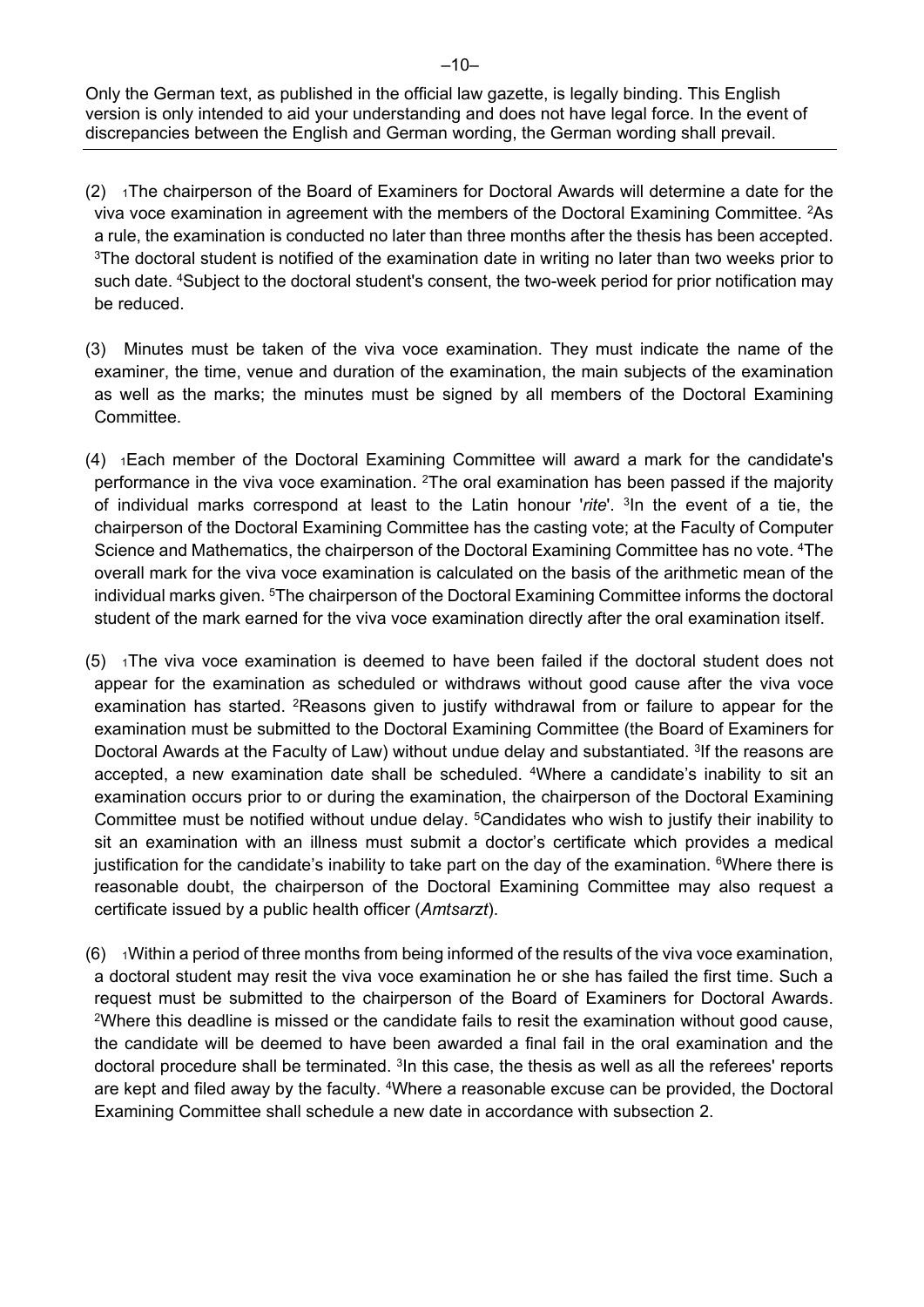## **§ 13 Overall grade for the doctoral award**

- $(1)$  1Where the thesis has been accepted and the viva voce examination passed, the Board of Examiners for Doctoral Awards will decide on the overall grade for the doctoral award. 2The overall grade is based on the arithmetic mean of the mark awarded for the thesis, which is weighted by a factor of three (in the case of the Faculty of Law and the Faculty of Business, Economics and Information Systems) or two, and the mark awarded for the viva voce examination, which is weighted by a factor of one. <sup>3</sup>The Latin honour is determined by the overall grade. 4The chairperson of the Board of Examiners for Doctoral Awards shall notify the doctoral students of the overall grade for the doctoral procedure in writing. <sup>5</sup>Once the overall grade has been determined, the doctoral award procedure is terminated within the meaning of Art. 5(2) no. 13 *Hochschulstatistikgesetz* (higher education statistics act; HStatG), even if the doctoral degree has yet to be awarded.
- $(2)$  1After notification of the overall grade, the doctoral student is granted access to the doctoral award records. <sup>2</sup>The chairperson of the Doctoral Examining Committee (in the case of the Faculty of Law: the chairperson of the Board of Examiners for Doctoral Awards) decides on the place and time of such access.

## **§ 14 Award of the doctoral degree and doctoral certificate**

- $(1)$  1Once the doctoral student has met all his or her obligations related to the publication of the thesis, the doctoral degree is presented to him or her in the form of the doctoral degree certificate.  $2$ The certificate specifies the degree completed, the topic of the thesis, the overall grade and the Latin honours awarded for the thesis as well as the viva voce examination, unless the subjectspecific doctoral degree regulation provides otherwise.  $3$ The date of the viva voce examination is indicated as the day of the doctoral award. <sup>4</sup>The certificate is signed by the president of the University of Passau and the dean of the faculty. <sup>5</sup>One copy of the doctoral award certificate is filed in the doctoral award records.
- $(2)$  1Once the doctoral award certificate has been presented, doctoral students are authorised to style themselves as doctors. <sup>2</sup>The chairperson of the Board of Examiners for Doctoral Awards may, subject to further notice, permit a doctoral student to style himself or herself as a doctor before this time if his or her thesis is to be published by a commercial publisher and the doctoral student provides proof of having signed a contract with the publisher or of the publisher's firm acceptance of the thesis for publication and he or she meets all other obligations in connection with the publication of the thesis. 3The subject-specific doctoral degree regulation may derogate from the above.

## **§ 15 Special examination arrangements and deadlines**

 $(1)$  1Where a doctoral student is able to demonstrate that he or she is unable to complete assessments under the specified conditions, either in their entirety or in part or within the deadlines indicated in this regulation, due to a disability or long-term serious and/or chronic illness, the chairperson of the Board of Examiners for Doctoral Awards and the Doctoral Examining Committee (in the case of the Faculty of Law: the Board of Examiners for Doctoral Awards) shall, upon written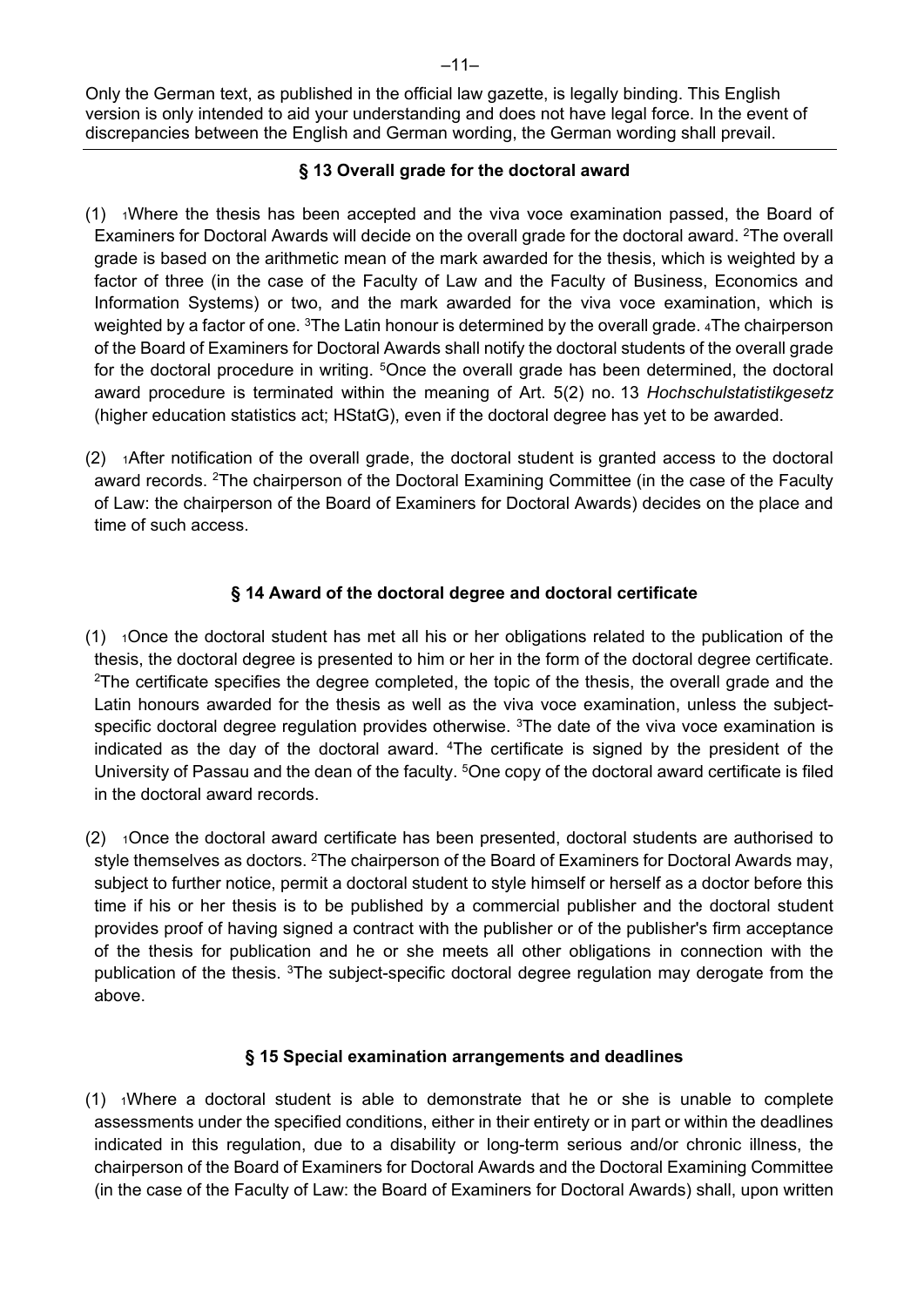request, take reasonable action to compensate for any resulting disadvantages, the former with respect to the thesis and the latter with respect to the viva voce examination. <sup>2</sup>In particular, such action may include the modification of established examination conditions, the extension of time limits given to complete assessments and completion of assessments of equal merit. 3The doctoral student shall be obliged to provide reasons to justify the requested special arrangements. <sup>4</sup>For the purpose of verification, suitable proof and, if there is reasonable doubt, a certificate issued by a public health officer (*Amtsarzt*) may be requested. 5The request must be submitted together with the application for admission to the doctoral examination. <sup>6</sup>The doctoral student must be notified in writing of the decision.

(2) 1The protective provisions stated under the *Mutterschutzgesetz* (MuSchG; the German federal maternity protection act), as amended, which is intended to protect working mothers, shall apply accordingly to doctoral awards. <sup>2</sup>The statutory protective periods stipulated by the MuSchG must be taken into account when calculating any time limits under this regulation.  $3$ Sentence 2 also applies to parental leave within the meaning of *Bundeselterngeld- und Elternzeitgesetz* (BEEG; the German federal parental benefit and parental leave act), as amended.

## **§ 16 Deceit, revocation and withdrawal of the doctoral degree**

- $(1)$  <sup>1</sup>Where the doctoral student attempts to influence the results of an assessment by fraudulent means (e.g. by cheating, plagiarism or the use of prohibited aids), the affected assessment shall be marked '*nicht bestanden'* (fail). 2Plagiarism is deemed to have been committed where the intellectual property of others is violated intentionally or through gross negligence with serious implications for academic research by making unauthorised use, under the pretence of authorship, of a work created and copyrighted by someone else or of material research findings, hypotheses, teachings or research methods originating from someone else.
- (2) Where, prior to presentation of the certificate, material requirements for admission as a doctoral student or admission to the doctoral examination are found to have been erroneously accepted as given or the doctoral student obtained admission as a doctoral student or admission to the doctoral examination by providing information that was in essence false or incomplete, the Board of Examiners for Doctoral Awards may declare that the doctoral examinations have been awarded an '*endgültig nicht bestanden*' (final fail) and the application for admission as a doctoral student has been rejected.
- $(3)$  1Where fraud as set forth in subsections 1 or 2 is found to have been committed at a later point in time, the Board of Examiners for Doctoral Awards may declare that the doctoral examinations have been awarded a '*nicht bestanden*' (fail) or an '*endgültig nicht bestanden*' (final fail), declare the certificate granted as invalid and revoke the doctoral degree awarded. <sup>2</sup>The doctoral student shall then be obliged to return the doctoral certificate awarded to him or her.
- (4) In the cases set forth in subsections 1 to 3, the initiation of a new doctoral procedure is excluded.
- (5) Where the requirements for admission as a doctoral student are not met even though the doctoral student had no intention to deceive and this fact only becomes known after presentation of the certificate, such failure to comply is remedied by the candidate's passing of the doctoral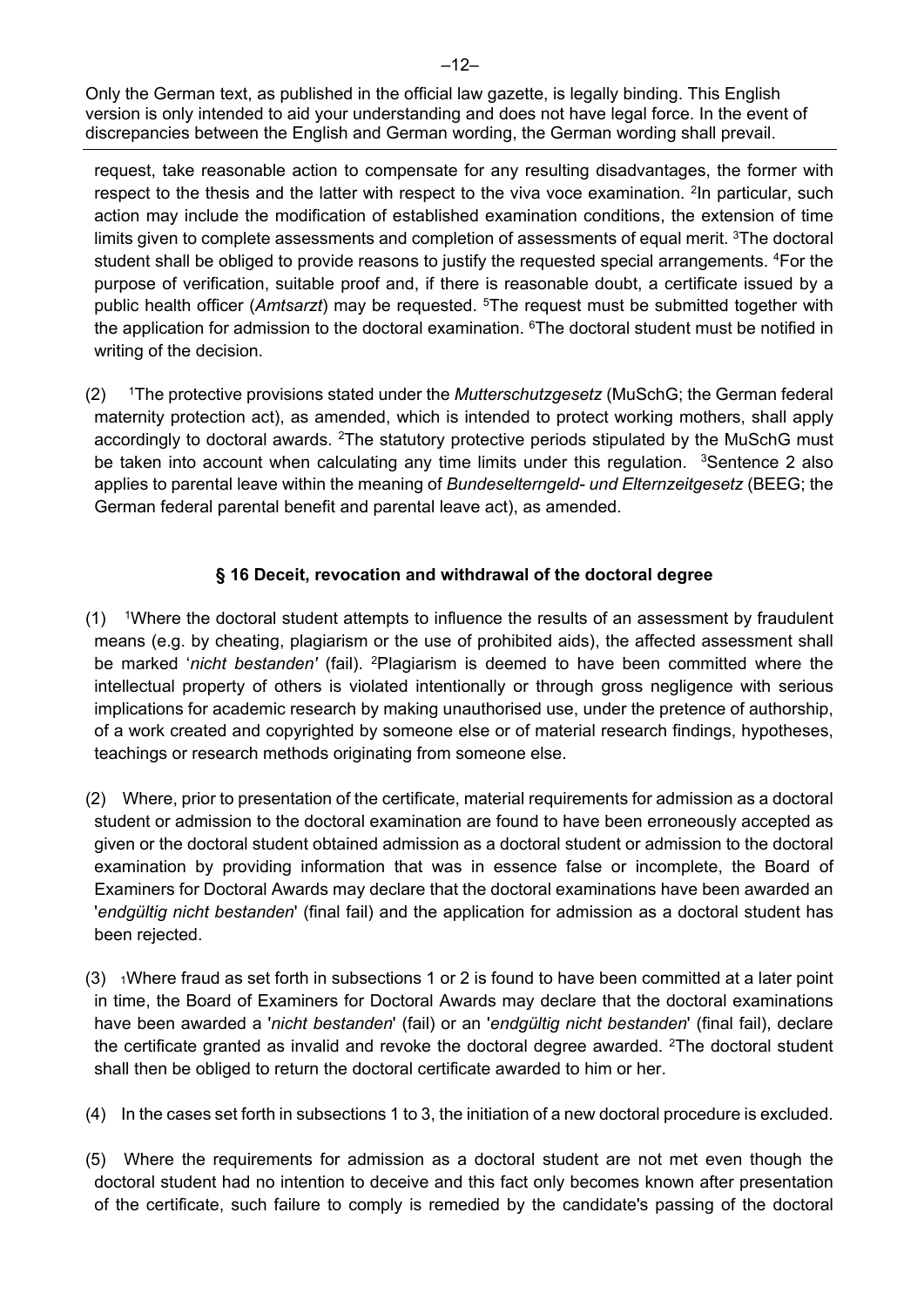examination.

(6) At the request of the Board of Examiners for Doctoral Awards, the Doctoral Awards Assembly will decide, after hearing the person affected, whether this person has proven to be unworthy of using the doctoral title as a result of academic misconduct engaged in after the award of the doctoral degree and whether the doctoral degree is to be revoked in accordance with Art. 69 BayHSchG.

## **§ 17 Doctoral award in cooperation with foreign higher education institutions**

- $(1)$  1The doctoral procedure may be implemented jointly with a foreign higher education institution. 2The conditions are that:
	- 1) the foreign higher education institution has the right to award doctorates under its national legislation and the academic degree awarded by it is recognised in Germany,
	- 2) an agreement on the implementation of joint doctoral awards has been signed with the partner institution that sets forth the specifics of the joint doctoral procedure and has been approved by the Faculty Council and the Board of Examiners for Doctoral Awards (at the Faculty of Law: the Faculty Council),
	- 3) the applicant has been admitted as a doctoral student both at the University of Passau and at the partner institution.
- 3Where the doctoral procedure at the partner institution has been terminated without success and the doctoral student has not lost his or her entitlement to a doctoral award, the doctoral procedure may be continued at the University of Passau. 4All other specifics of the procedure shall be governed by the joint agreement. 5This joint agreement may include provisions that depart from the present doctoral degree regulation, particularly with regard to the review of the thesis by referees and the implementation and marking of the viva voce examination.  $6$ In addition, the agreement must include provisions relating to the continued implementation of the doctoral procedure at the relevant institution if cooperation in the doctoral award fails, especially if the thesis is not accepted at the University of Passau or at the foreign educational establishment or, as the case may be, the oral examination at the University of Passau or the foreign educational establishment is awarded an '*endgültig nicht bestanden*' (final fail).
- (2) The subject-specific doctoral degree regulation may derogate from the above.

## **§ 18 Effective date and transitional provision**

1This regulation shall take effect on the day after its publication and govern the doctoral awards at all faculties in conjunction with the respective subject-specific doctoral degree regulation. 2Transitional provisions may be specified in the subject-specific doctoral degree regulation.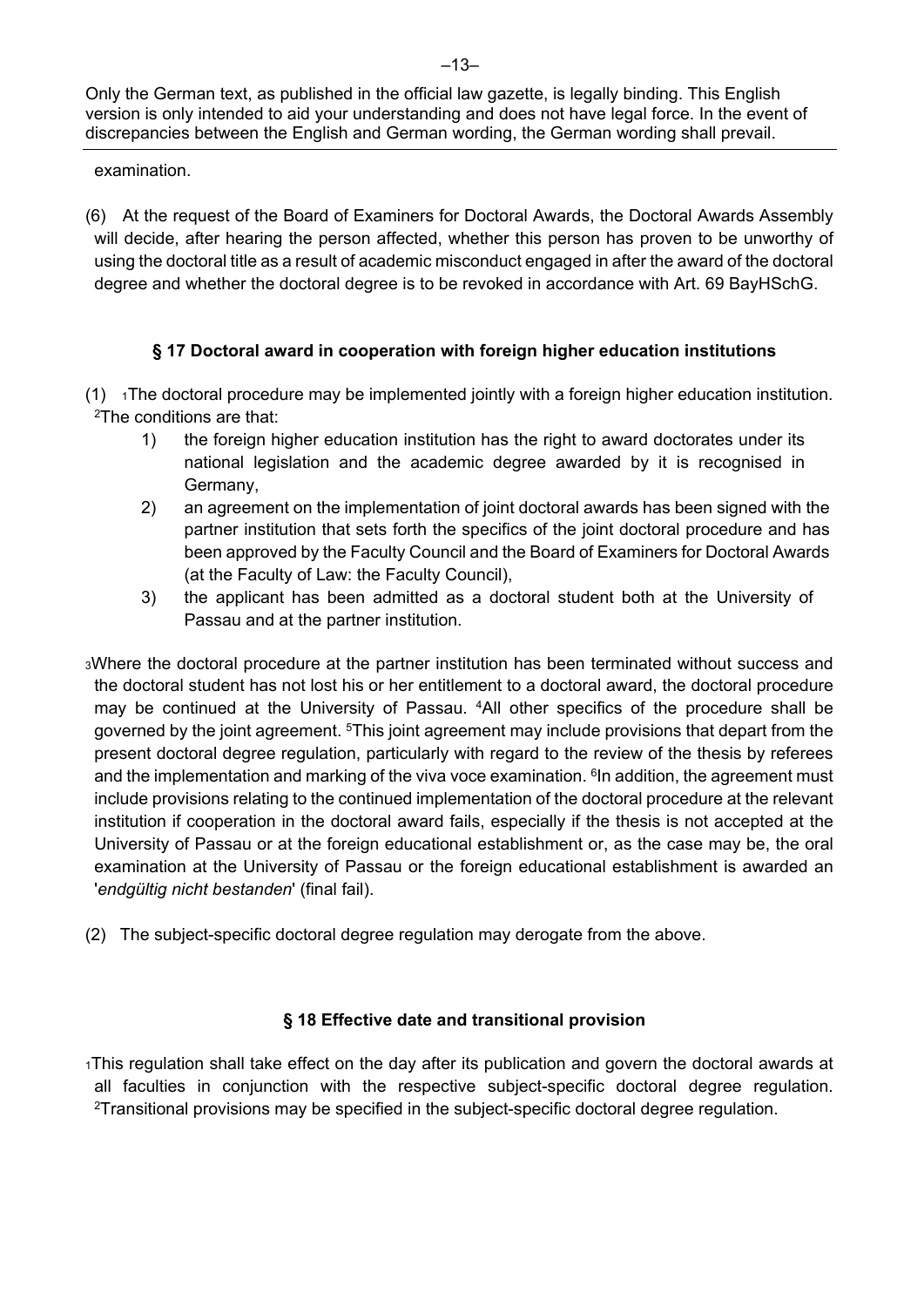# **Schedule I – Supervision Agreement**

This Supervision Agreement governs the relationship between the doctoral student and the supervisors at the University of Passau. The applicable doctoral degree regulations and employment law provisions take priority.

# **1) Parties involved**

Doctoral student:

Supervisors (with an examination right):

Additional supervisors (with an examination right), where applicable:

Other parties involved, where applicable:

Supervisors assist the doctoral student throughout his or her doctoral study by providing advice with respect to content, with particular reference to choosing a topic and/or drafting the doctoral thesis and/or carrying out the research portion of the doctoral project.

# **2) Topic**

Working title/topic/subject of the doctoral thesis:

 $\square$  The topic was described in an exposé dated . The exposé is appended to this Agreement (Appendix 1).

 $\mathcal{L}_\mathcal{L} = \{ \mathcal{L}_\mathcal{L} = \{ \mathcal{L}_\mathcal{L} = \{ \mathcal{L}_\mathcal{L} = \{ \mathcal{L}_\mathcal{L} = \{ \mathcal{L}_\mathcal{L} = \{ \mathcal{L}_\mathcal{L} = \{ \mathcal{L}_\mathcal{L} = \{ \mathcal{L}_\mathcal{L} = \{ \mathcal{L}_\mathcal{L} = \{ \mathcal{L}_\mathcal{L} = \{ \mathcal{L}_\mathcal{L} = \{ \mathcal{L}_\mathcal{L} = \{ \mathcal{L}_\mathcal{L} = \{ \mathcal{L}_\mathcal{$ 

 $\Box$  The topic will be set by (date) in an exposé not exceeding pages in length. The exposé will then be appended to this Agreement (Appendix 1).

 $\Box$  An exposé is not required.

The supervisors will comment on the exposé and provide recommendations on how to proceed. In particular, they will comment on the doctoral student's subject expertise for the proposed topic/subject and may recommend further qualification measures (see section 6). Non-negligible changes to the topic/subject may only be made by mutual agreement.

# **3) Work plan**

The doctoral student and the supervisors shall create a work plan which will constitute an integral part of this Agreement (Appendix 2). The supervisors will take measures to ensure compliance with the work plan on an ongoing basis. Non-negligible changes to the work plan may only be made by mutual agreement.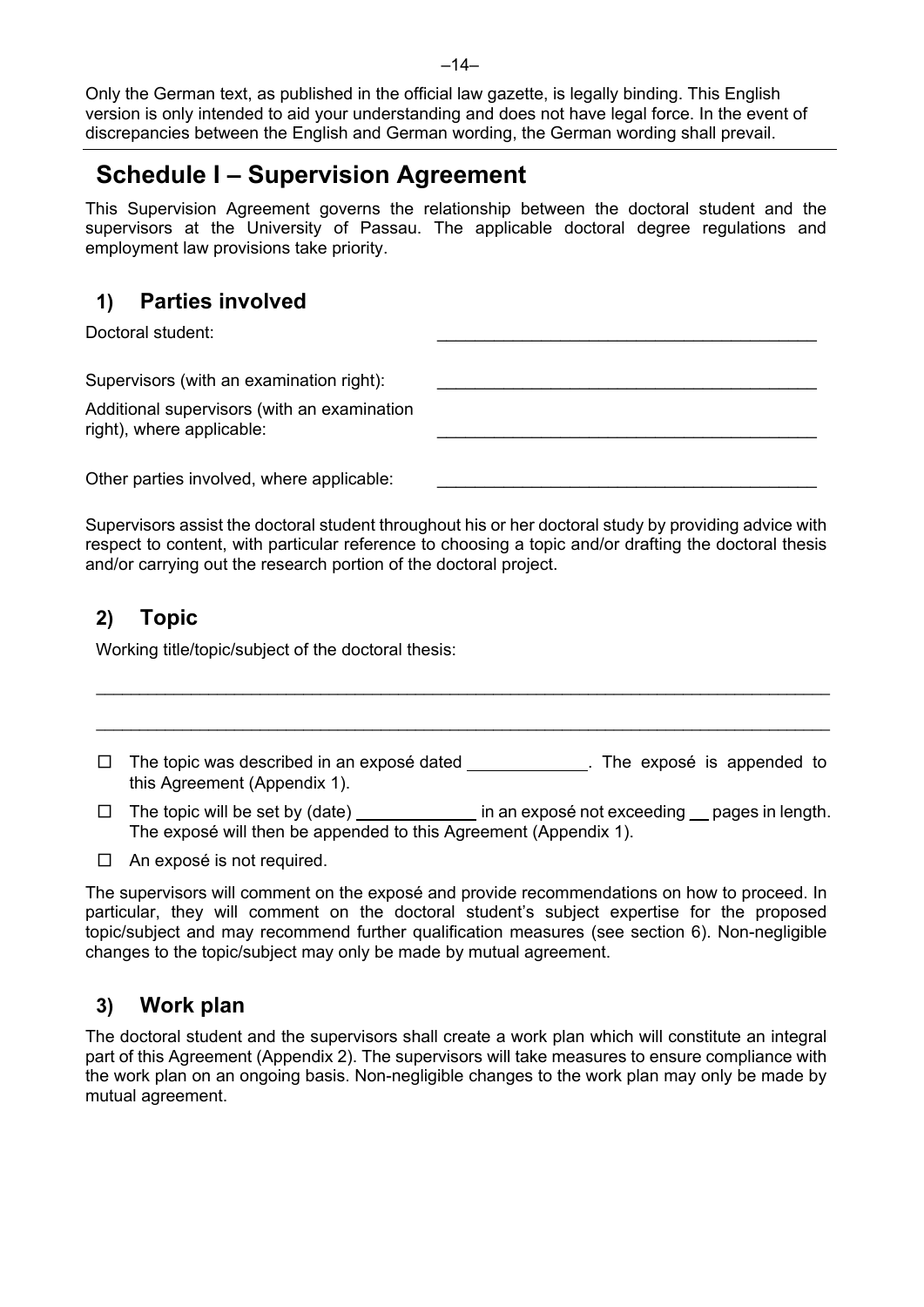The length of doctoral study is expected to be years.

 $\square$  As part of the doctoral project, the doctoral student will endeavour to deliver lectures and publish articles/chapters to the following extent, respectively on the following platforms (e.g. journals, anthologies, conferences, workshops etc.):

\_\_\_\_\_\_\_\_\_\_\_\_\_\_\_\_\_\_\_\_\_\_\_\_\_\_\_\_\_\_\_\_\_\_\_\_\_\_\_\_\_\_\_\_\_\_\_\_\_\_\_\_\_\_\_\_\_\_\_\_\_\_\_\_\_\_\_\_\_

## **4) Consultations with supervisors**

The doctoral student and the supervisors will meet at least every  $\quad \_ \_ \_ \_ \_ (e.g.$  three, six or twelve) months for a consultation. The doctoral student will report on the content of the partial outcomes of the doctoral project and on compliance with the work plan. Where necessary, the work plan will be updated (Appendix 2) and the topic or subject reduced, expanded or otherwise changed. As part of this consultation, the following points may also be addressed:

- Presentation of the doctoral project (e.g. in the research group or faculty, or through publications or talks at conferences)
- Other funding for the doctoral project
- Financing for conferences and/or stays abroad

The parties involved may keep minutes (meeting notes) of the consultations.

## **5) Financing**

A financing plan serves to create transparency, certainty and trust. The doctoral student is currently to be financed through:

|  | $\Box$ a scholarship (indicate donor and term): |  |
|--|-------------------------------------------------|--|
|  |                                                 |  |

 $\square$  a staff position, (indicate employment term):

- $\square$  external funds, (indicate funding term):
- $\Box$  other:  $\Box$

Follow-on financing: Where the employment/scholarship term is less than the length of doctoral study, the remainder of the doctoral study duration will be funded by means of:

 $\Box$  a scholarship (indicate donor and term):  $\Box$  a staff position, (indicate employment term):  $\square$  external funds, (indicate funding term):  $\Box$  other:  $\Box$ 

 $\square$  as yet unknown

# **6) Duties and responsibilities of the doctoral student**

The doctoral student undertakes to submit and explain work progress that corresponds to the work plan at the regularly held consultations (section 4). If the doctoral student's work does not meet the defined objectives, the doctoral student must provide an explanation of the reasons for his or her inability to meet the objectives. If no valid reason is given for the insufficient work progress, the doctoral student may twice be granted a reasonable grace period to carry out the work required for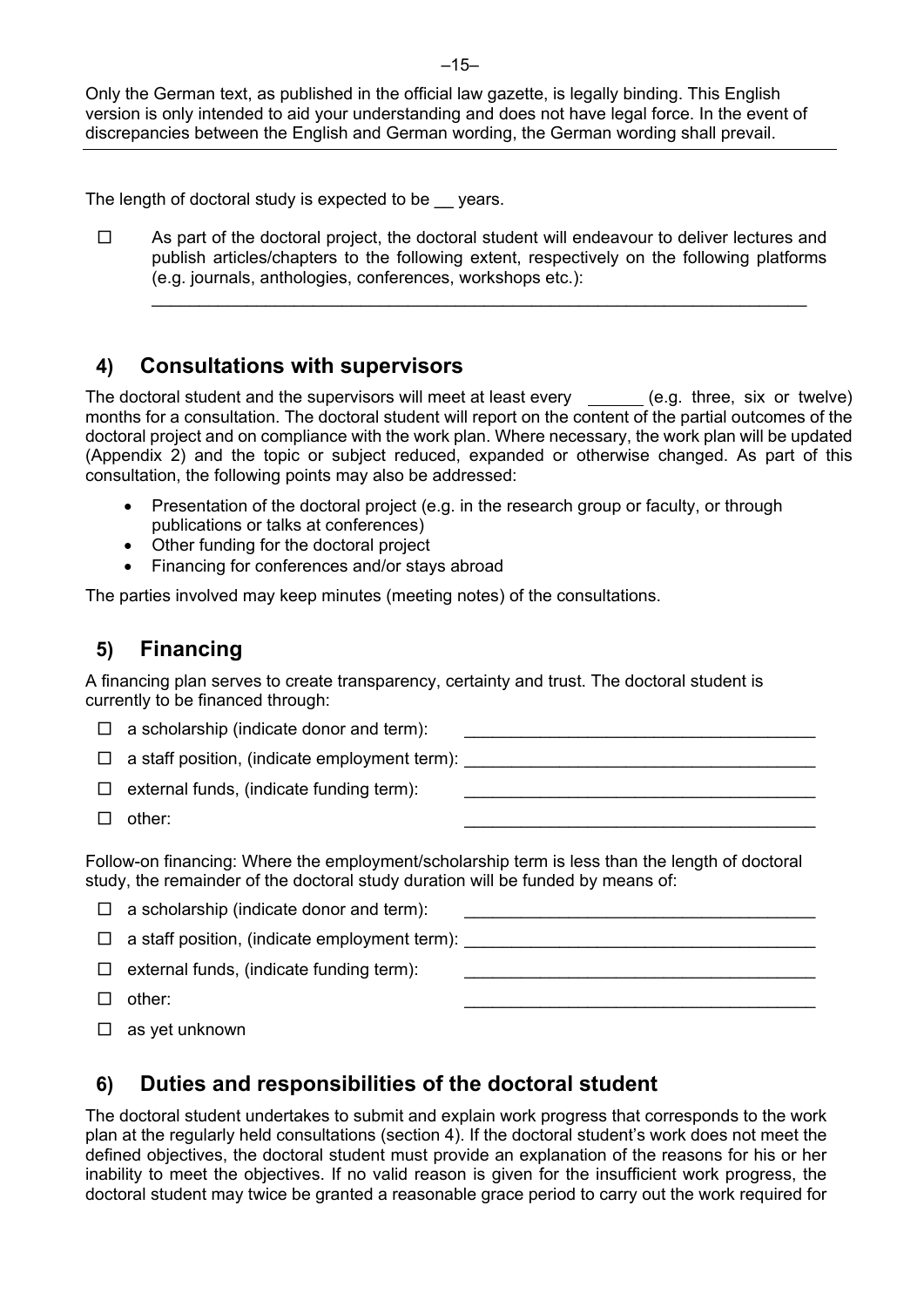meeting the agreed level of progress. If these deadlines pass without the doctoral student having met and submitted the agreed work objectives, the supervisor has the right to terminate this Supervision Agreement for good cause under section 11 of this agreement.

The preceding paragraph shall apply accordingly to lectures and/or publications, insofar as they are part of the agreed work plan (section 3).

The doctoral student will take part in the following qualification measures:

The doctoral student will take part in the following working groups/research consortiums/graduate programmes:

- $\square$  The doctoral student applies for enrolment at the University of Passau for the purpose of doctoral study.
- $\square$  The doctoral student applies for membership of the Graduate Centre.

To be completed by doctoral students who are at the same time employees of the University of Passau: Participation in the above qualification measures, working groups, research consortiums and graduate programmes

- $\square$  shall take place exclusively within the working hours set aside for the doctoral student's own academic qualification.
- $\square$  shall take place within the doctoral student's overall working hours.

# **7) Duties and responsibilities of the supervisors**

The supervisors shall support the doctoral student's academic autonomy, e.g. by introducing them into their academic network and by providing advice on publication projects.

If required, supervisors will assist the doctoral student in seeking a suitable contact or mentor who is able to provide additional support for the doctoral project.

The supervisors will supervise the doctoral student until completion of the doctorate, regardless of whether an employment contract exists with the University. This includes work steps required after the doctoral oral examination (viva voce, thesis defence; in German: 'Rigorosum' or 'Disputation').

# **8) Principles of good academic practice**

The parties involved shall comply with the Rules of the University for the Ascertainment of Good Academic Practice and for the Investigation of Alleged Academic Misconduct.

# **9) Reconcilability of family life and academic work**

The University strongly supports a balance between family life and academic work. Pursuant to section II subsection 3 of the *'Grundsätze der staatlichen bayerischen Hochschulen zum Umgang mit Befristungen nach dem Wissenschaftszeitvertragsgesetz und zur Förderung von Karriereperspektiven für den Wissenschaftlichen Nachwuchs'* (Principles of Bavarian State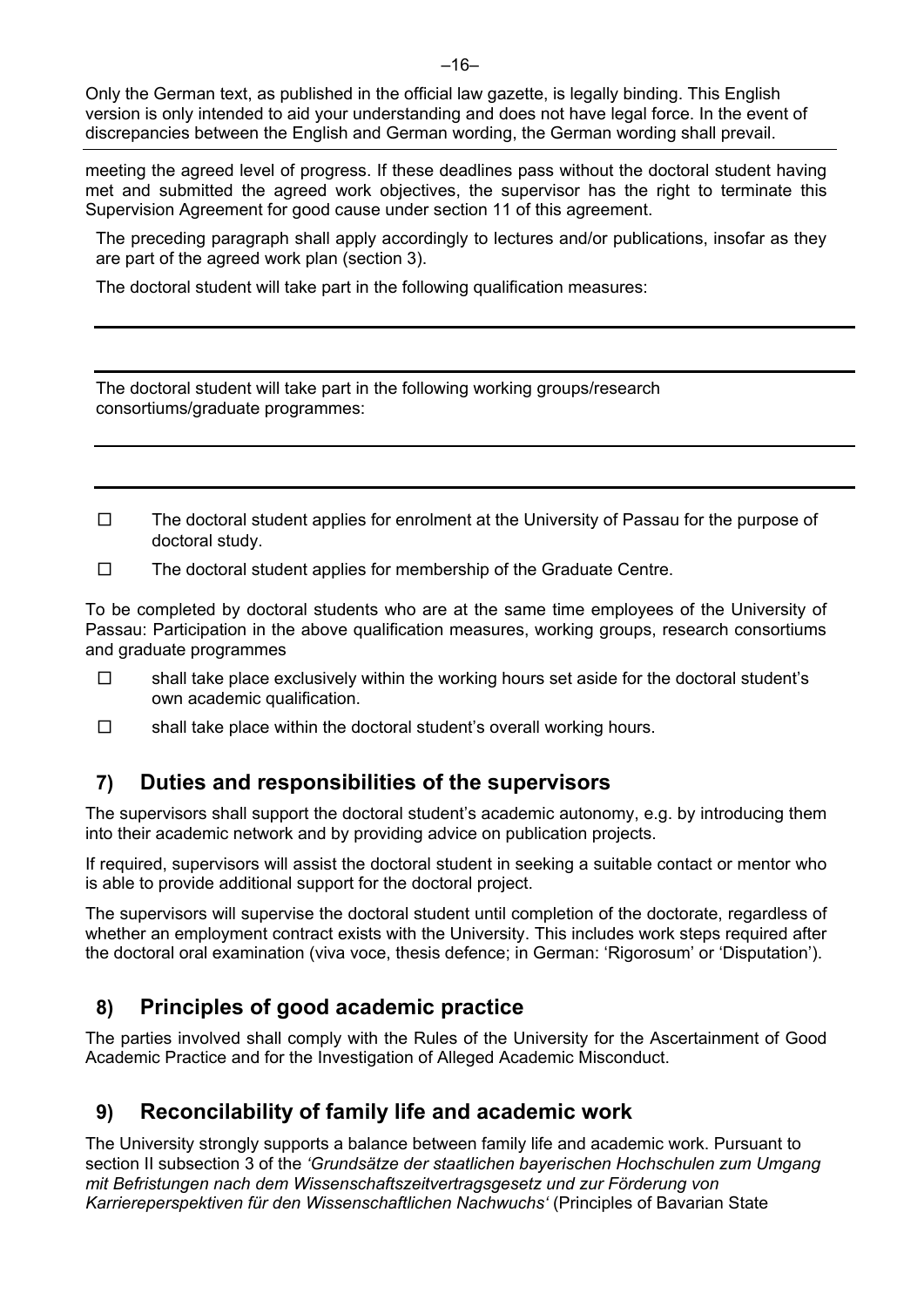Universities for Fixed-Term Employment Pursuant to the Higher Education Temporary Employment Act and for the Advancement of the Career Prospects of Early Career Researchers in Academia'), and at the request of parents-to-be in an early consultation between the supervisors and the doctoral student, it shall be established how a balance between family life and doctoral study is to be achieved in each specific case. Where necessary, the work plan will be adjusted by mutual agreement. The Women's Representative or a person of trust of the doctoral student and/or the supervisors may be consulted. Special supporting measures are to be agreed as required and accompanied where necessary by the Equal Opportunities Section.

# **10) Conflict**

If conflicts arise, the parties involved shall comply with the Rules of the University for the Ascertainment of Good Academic Practice and for the Investigation of Alleged Academic Misconduct.

Doctoral students may raise any grievances with the Ombudsperson at the University's Graduate Centre.

# **11) Termination and rescission**

The doctoral student and any supervisor may terminate the Supervision Agreement for good cause, for instance in cases where the doctoral student has not met the agreed interim objectives despite having been granted a grace period twice, or if the personal bond of trust has been broken. Notice must be served in writing, specifying the reasons for the termination. The written notice must be given to the doctoral student or each supervisor. The parties shall endeavour to reach mutual written rescission.

The parties involved are no longer tied to the obligations under the Supervision Agreement once the agreement has been rescinded or terminated; other duties in accordance with the respectively applicable doctoral degree regulations remain hereby unaffected. If the doctoral student has already been accepted or admitted to the University of Passau in accordance with the applicable doctoral degree regulations, the chairperson of the relevant faculty's Board of Examiners for Doctoral Awards must be informed of the rescission or termination. A new Supervision Agreement may be concluded between the doctoral student and the remaining supervisor and/or other supervisor.

# **12) Copies/entry into force/abrogation**

Several copies of this Supervision Agreement shall be issued for the supervisors, the doctoral student and the faculty's Board of Examiners for Doctoral Awards, in English where applicable. It shall enter into force upon acceptance of the doctoral student or upon admission to the University of Passau, in accordance with the applicable doctoral degree regulations. Acceptance or admission shall be appended to the Supervision Agreement (Appendix 3). The acceptance of the doctoral student or the admission to the University of Passau in accordance with the applicable doctoral degree regulations shall be requested immediately once the Supervision Agreement is concluded. If the doctoral student is not accepted or admitted, the Supervision Agreement shall not enter into force.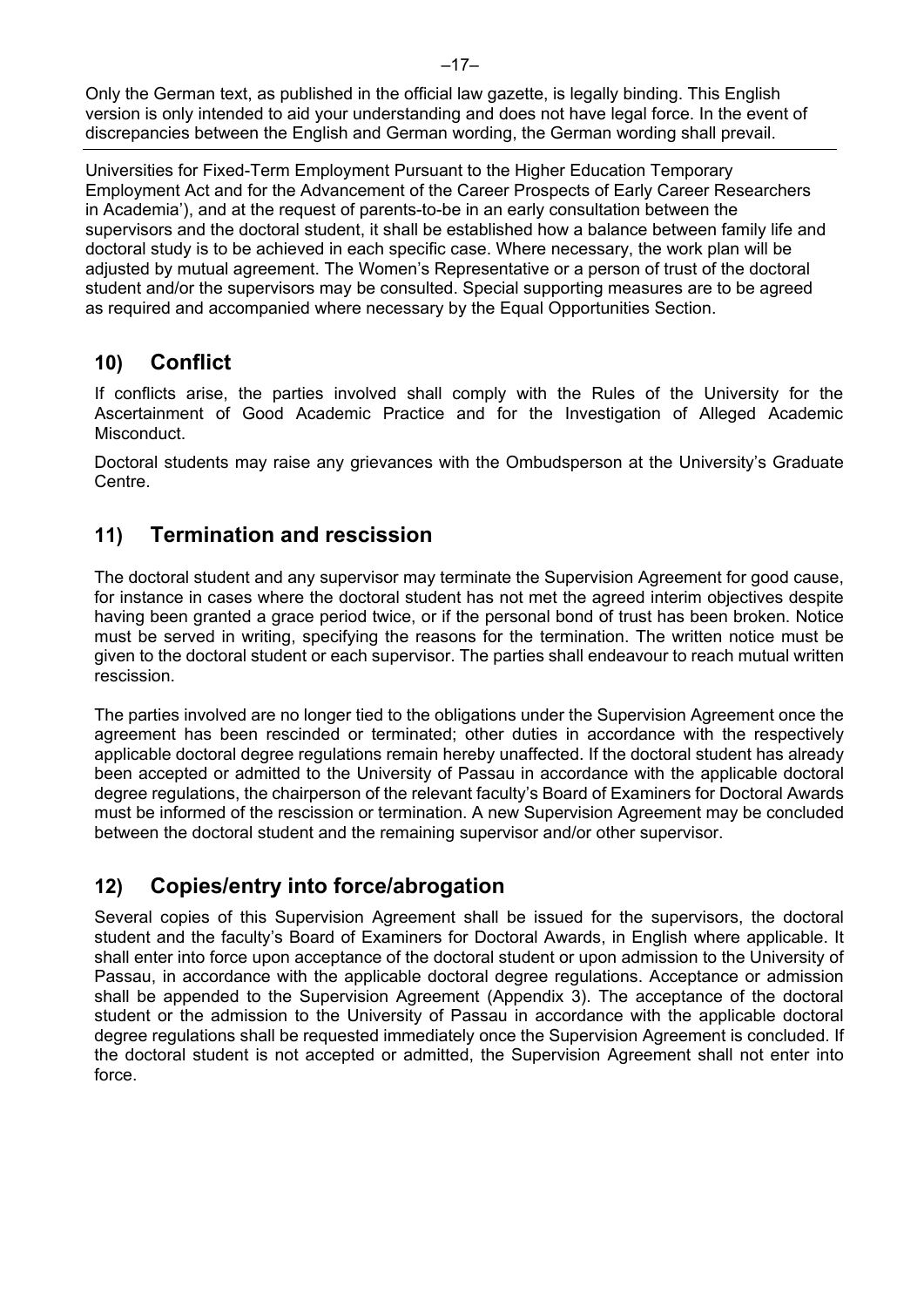The Supervision Agreement shall end upon completion of the doctoral procedure in accordance with the applicable doctoral degree regulations, or upon expiry of the rights from the doctorate in accordance with the applicable doctoral degree regulations, or upon termination for good cause or mutual rescission (see section 11).

Place, date and doctoral student's signature

Place, date and supervisor's signature

Place, date and supervisor's signature

# **13) Appendices**

- □ Appendix 1 (under section 2): Exposé
- □ Appendix 2 (under sections 3 and 4): Work plan
- □ Appendix 3 (under section 12): Acceptance or admission in accordance with the applicable doctoral degree regulations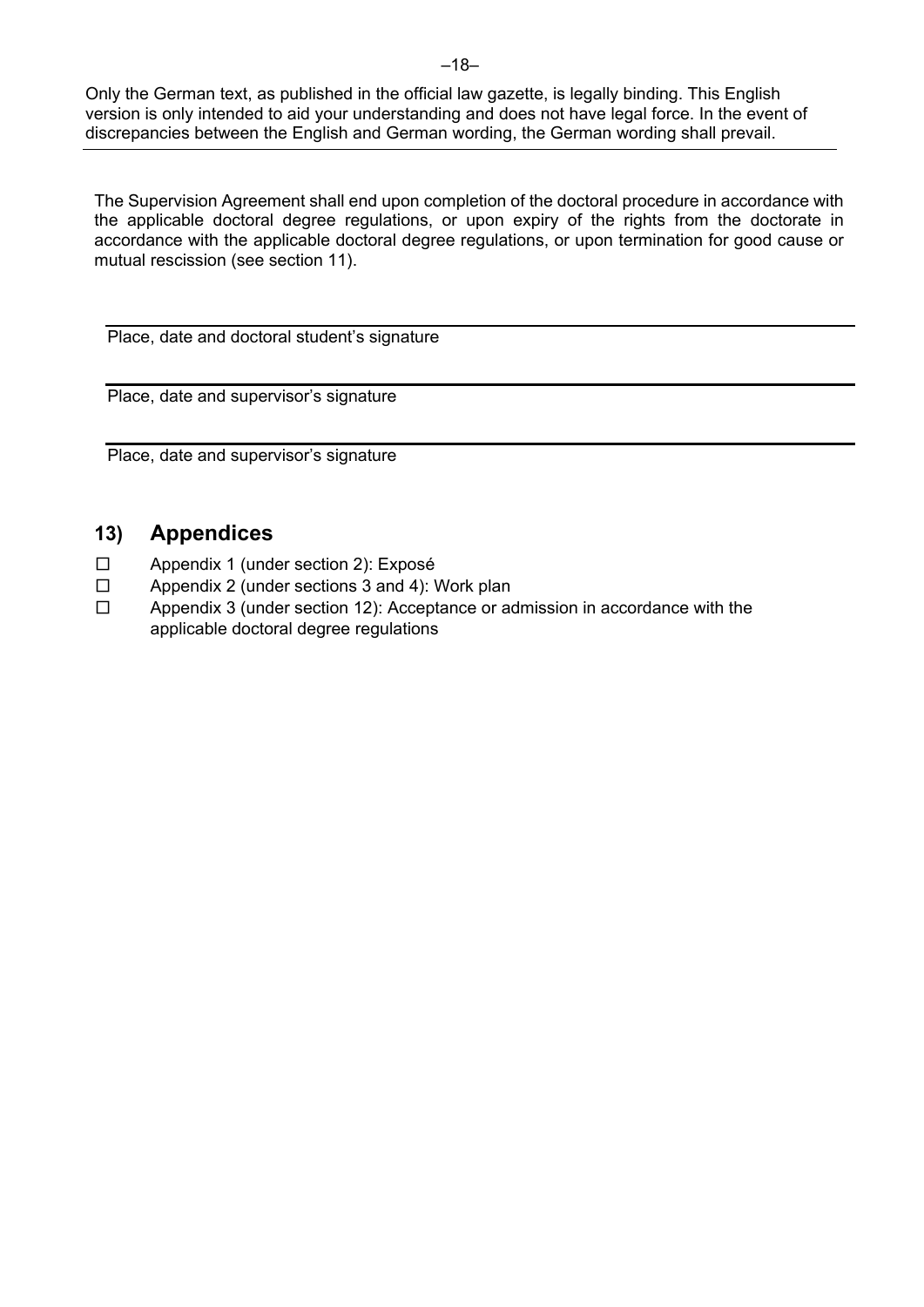## **Schedule II – Declaration of own work (affidavit)**

I confirm that I am the author of this doctoral thesis, having written it independently without undue help, and that all the materials and sources used and passages quoted verbatim or paraphrased from other works have been clearly identified as such.

Place, date, doctoral candidate's signature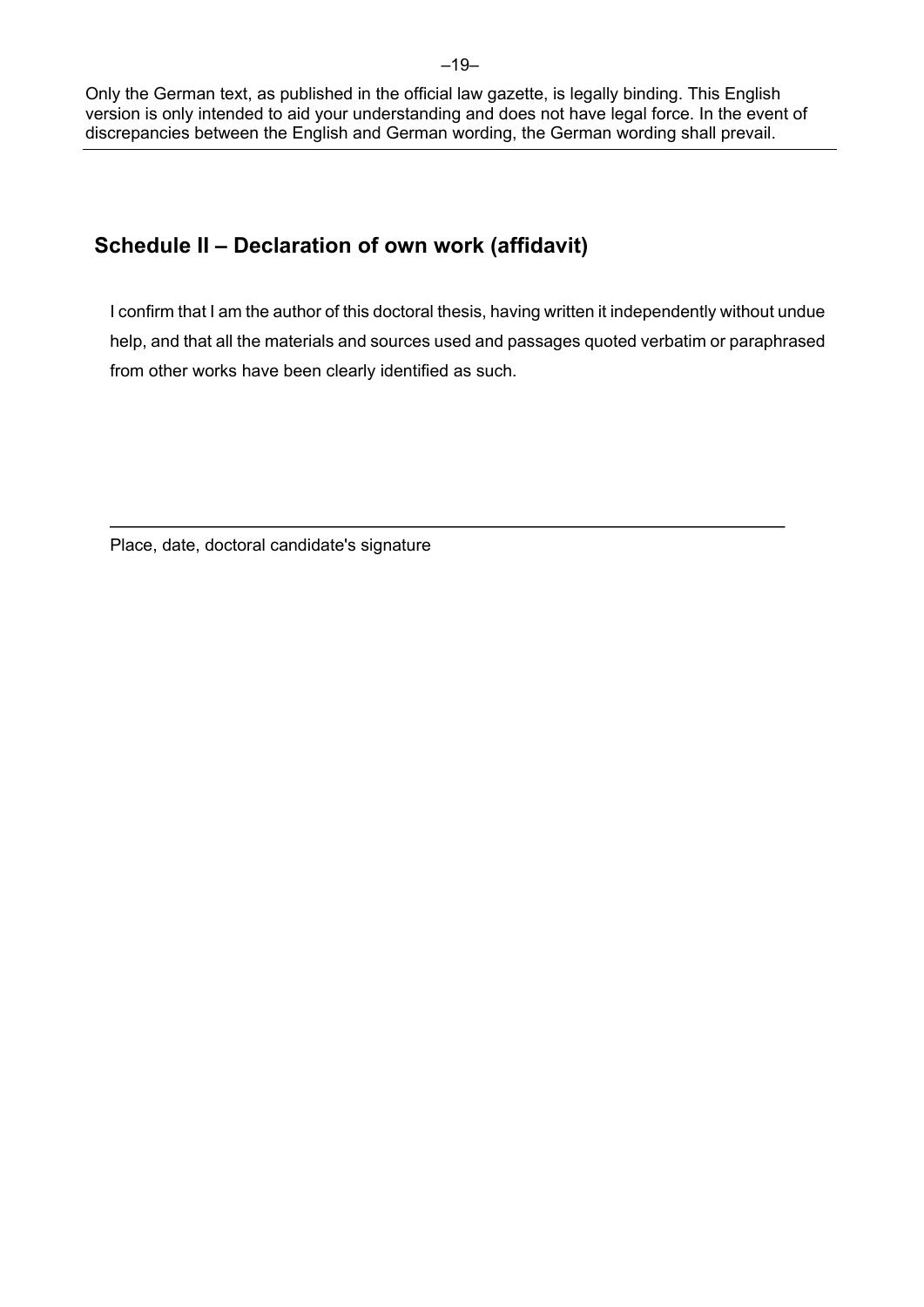# **Schedule III – Declaration of original work (affidavit)**

I confirm that this same thesis or a similar version has not previously been submitted to this or another faculty for the purpose of obtaining an academic degree.

Place, date, doctoral candidate's signature